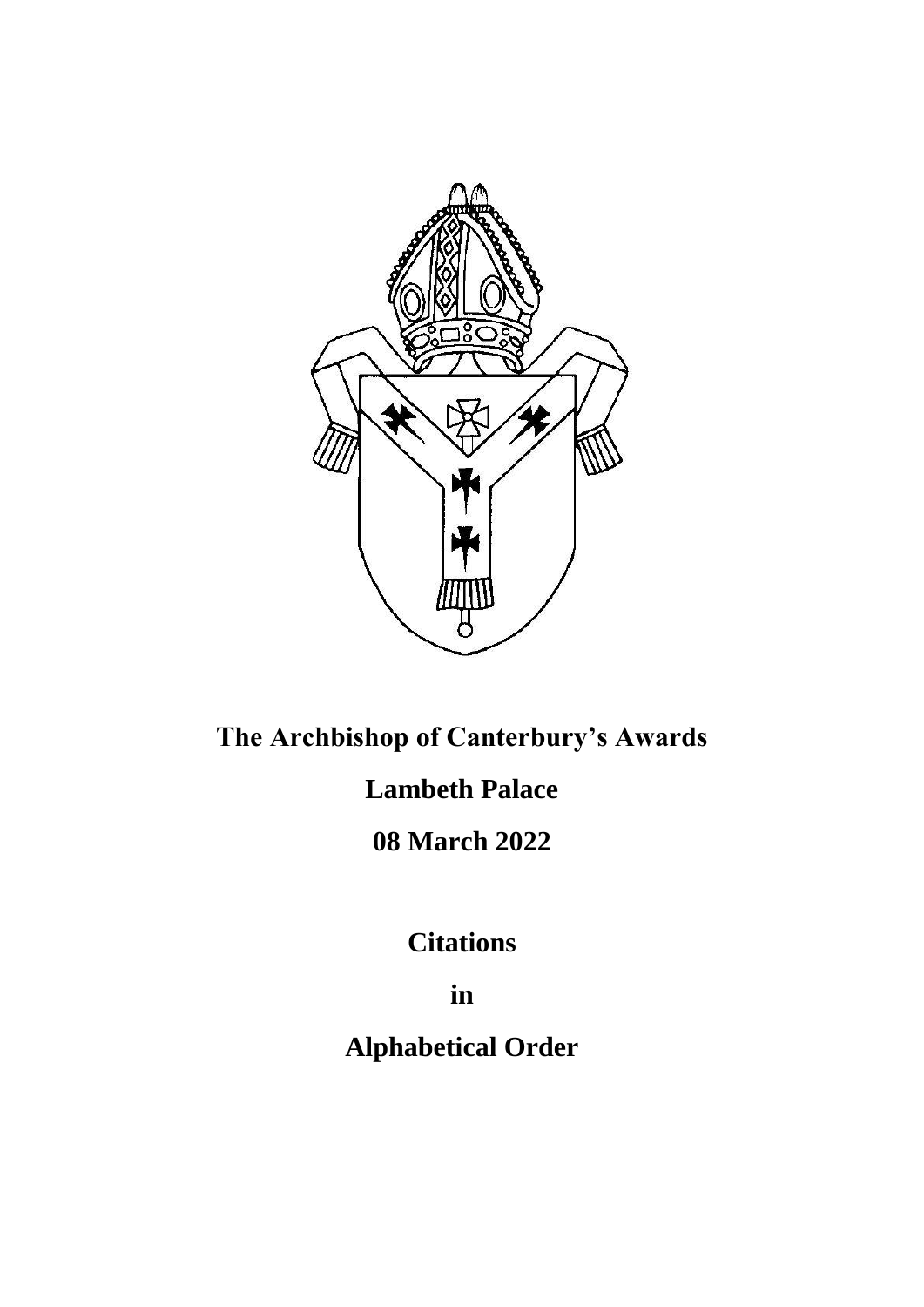#### **Charlie Arbuthnot – The Canterbury Cross for Services to the Church of England**

# **For outstanding contribution to the Church of England in chairing the Archbishops' Commission on Housing, Church and Community**

From 2019 to 2021 Charlie Arbuthnot served as the Chair of the Archbishops' Commission on Housing, Church and Community. He did an outstanding job in drawing together ten very capable and strong-minded Commissioners and enabling them to work together to produce a landmark report which will transform the Church of England's involvement in housing. Charlie blended together this team of theologians, housing academics, housing practitioners, clergy and others with great skill. He engaged with a wide range of people and organisations in the housing world across the UK, including major secular bodies such as the Duchy of Cornwall, Joseph Rowntree Foundation, Knight Frank and the National Housing Federation, as well as many church groups. He also engaged very sensitively yet firmly with government departments. He used his own experience in the housing world along with a profound Christian faith to enable the report to be a strong blend of expertise in the housing world, perceptive analysis of the housing crisis, some creative proposals for both church and nation, as well as being saturated with a distinctively Christian character. He showed great skill in a gracious and warm approach to people and yet a persistent and persuasive manner that helped to bring people on board. He also engaged a very constructive ongoing conversation with the Church Commissioners which has served to move forward the Church of England's ability to be a major actor in addressing the housing crisis in the nation.

## **The Right Reverend Victor Atta-Bafoe PhD DD - The Cross of St Augustine for Services to the Anglican Communion**

## **For outstanding lifelong service to the Church and Society through Theological Education and Ecumenical Relations**

Starting as a Teaching Assistant at the St. Nicholas Seminary in Ghana, Bishop Atta-Bafoe obtained his Doctorate in Systematic Theology from the University of London, later becoming the Seminary's Dean and Canon Theologian of the Anglican Diocese of Cape Coast and the Internal Province of Ghana. He later chaired ANITAPAM, a Pan-African Think Thank promoting theological discourse and engagement among African theologians and theological education institutions. He served on the Inter-Anglican Theological and Doctrinal Commission of the Anglican Consultative Council (ACO), was a study leader during Lambeth 2008 and represented the Anglican Communion on the Faith and Order Commission of the World Council of Churches. He was a member of the Liturgical Commission of the Church of the Province of West Africa and served as an Executive Member of Anglican, Globalism and Ecumenism, Episcopal Divinity School (1990- 1992). He represented the ACO as a member of the Third Anglican Liturgical Consultation held in York, England and has been a member of the International Anglican-Roman Catholic Commission for Unity and Mission and of the Anglican Bishops in Dialogue and the Inter-Anglican Standing Commission on Unity, Faith and Order. He has been Vice-Chairman of the Anglican Church in Africa's Financial Sustainability Mentorship Programme. He was appointed to accompany Bishops and Spouses on pilgrimage to the Holy Land as part of the pre-Lambeth 2020 (2022) activities. Ecumenically, he has chaired the Board of Directors of Adisadel College, Academy of Christ the King, and the Governing Council of the St. Nicholas Seminary. Currently, he serves on the Republic of Ghana's Judiciary Council. He has written and contributed to a number of books and literary and scholarly publications, making critical contributions to theological education in Africa and across the Anglican Communion.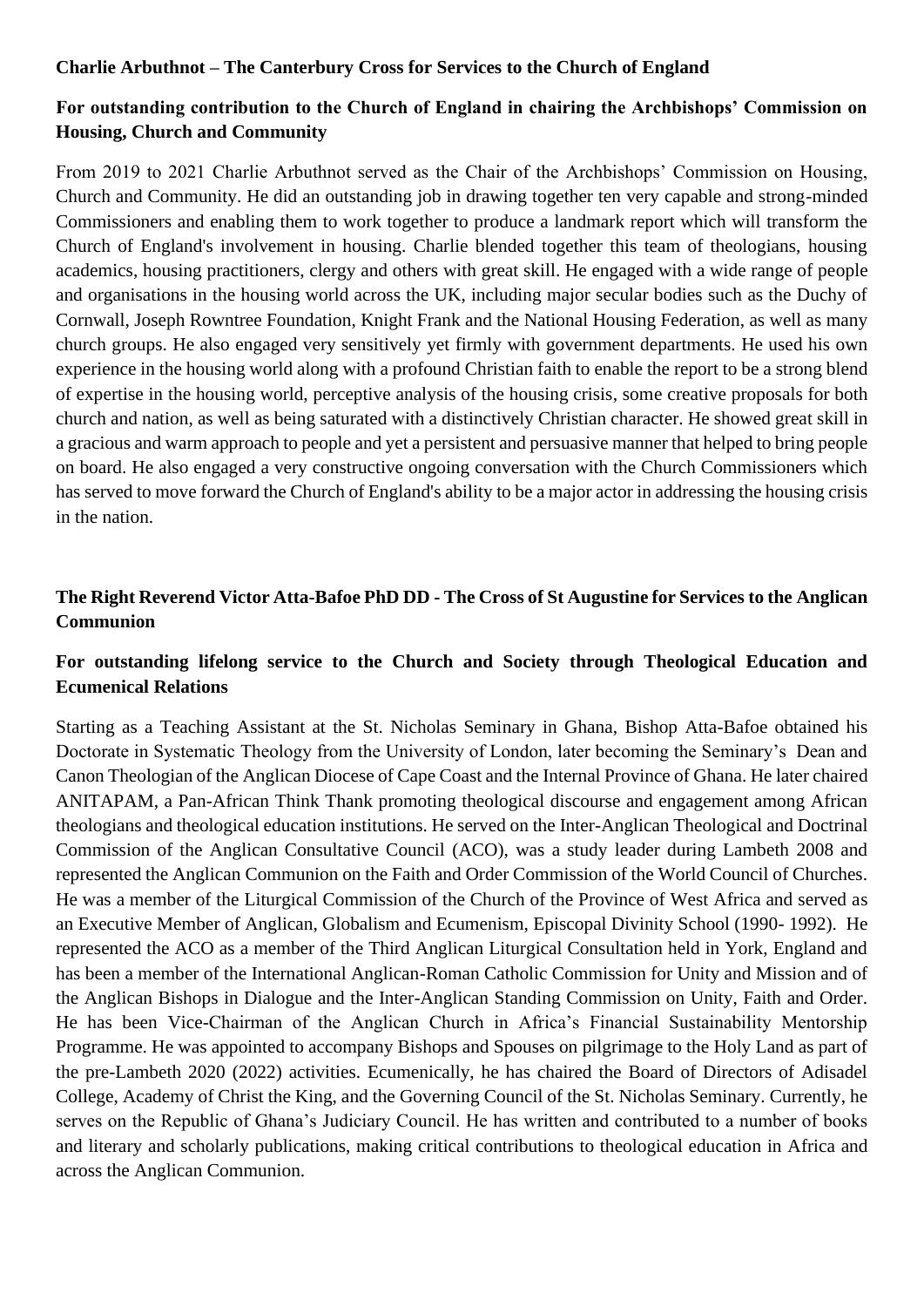# **The Right Reverend Marinez Rosa dos Santos BASSOTTO – The Cross of St Augustine for Services to the Anglican Communion**

# **For outstanding service to support the Communion's role in creation care and climate justice, lifting the voice of indigenous peoples**

The Rt Revd Marinez Rosa dos Santos Bassotto is the Bishop of the Amazon in the Igreja Episcopal Anglicana do Brasil. Within Brazil and the wider Anglican Communion, she is a committed advocate for environmental justice and the rights of Indigenous people, sharing her insights into dynamics of environmental exploitation in deforestation and mining, calling for better governance and regulation and protection of indigenous peoples' land rights. In her role as Bishop of the Amazon, she speaks profoundly on the unique insights and vulnerabilities of Indigenous Amazonian peoples.

In 2020, Bishop Marinez co-led the ground-breaking initiative by the Anglican Indigenous Network, steering the creation of a video on Indigenous voices from the Amazon, bringing theological insights into their relationship with all creation and exposing the harm and injustice caused by commercial exploitation of the environment.

The video which Bishop Marinez created with the Amazon communities, along with the three other videos from the Anglican Indigenous Network, speak into the Communion and the wider world, highlighting the impact of world views on creation – for good or ill. A destructive but pervasive world view is extractive, seeing how nature can be exploited, whilst the Indigenous peoples' shared world view is relational, seeing humanity and all of creation as interdependent.

The vision from the Anglican Indigenous Network guided the Communion's input to the United Nations Environmental Assembly (UNEA) in 2021 and also shaped the Communion's strategy and position paper into the UN Climate Summit COP26.

## **Mrs Marion Dawson Carr - The Langton Award for Community Service**

# **For outstanding lifelong service to the Church and society through humanitarian work and volunteerism**

Marnie Dawson Carr has served the Anglican Church for over 40 years, during which time she has made an outstanding contribution to the humanitarian work of the Communion. Marnie headed the refugee and migration programs of the The Episcopal Church in the USA. She has served as a member of the board of directors of the Center for Migration Studies, the Berkeley Divinity School at Yale and the Episcopal Church Building Fund. She has served as a founding trustee of the Anglican Communion Fund, and as President of the board of St Paul's Within the Walls, the Episcopal church in Rome, Italy. She has championed the work of the Anglican Communion Office at the United Nations.

As a trustee of the Anglican Communion Fund, Marnie has worked very closely with the present Archbishop of Canterbury and his two predecessors since the 1990s. Marnie has personally been a very generous financial supporter of the Anglican Communion over many years.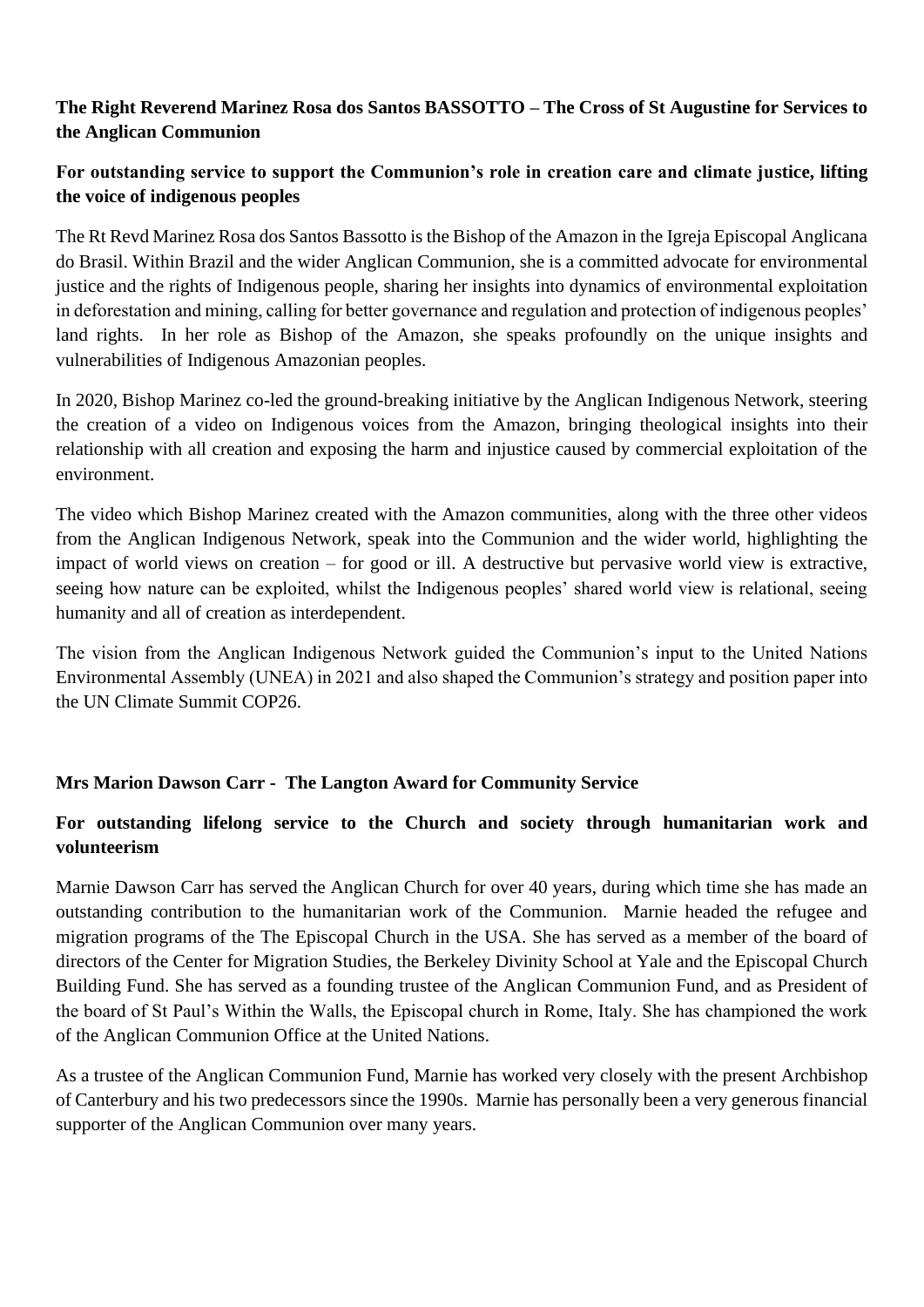#### **The Reverend Stephen Dinsmore – The Cross of St Augustine for Services to the Anglican Communion**

# **For his service as National Director of SOMA UK to many of the least visited and most vulnerable dioceses in the Anglican Communion**

As National Director of Sharing Of Ministries Abroad (SOMA) from 2007 to 2021, and always at the invitation of the relevant diocesan bishop, Stephen Dinsmore has facilitated teams to lead renewal conferences in many of the least visited dioceses in the Anglican Communion. These conferences are always supported by teams of intercessors. He has negotiated the details of these with great wisdom and has shown the way by example, leading teams himself. Increasingly, during his time as Director, these teams have become multicultural. The conferences have been greatly valued, often resulting in requests for return visits and longer term relationships.

Through the years Stephen has established many relationships of trust, at a time when some of these bishops were disquieted about developments in the Church of England. He has exemplified SOMA's calling 'to care for the nervous system of the body of Christ'. He has achieved all of this with humility and with a very small team and minimal resources. His has been a quiet but outstanding contribution to the health of the Anglican Communion.

## **Dr Andrew Earis – The Thomas Cranmer Award for Worship**

# **For extraordinary musical ministry during the pandemic, supporting the Church of England by sourcing and recording music for the weekly online services every week and curating selections of music suitable for use in local parishes' live or online services**

Andrew Earis is a diligent, creative and prolific Director of Music at St Martin-in-the-Fields, where he produces a wide range of concerts and performances of the highest quality. He serves the Church more widely, and the general public, through his ministry in producing religious programming with the BBC, including Choral Evensong (BBC Radio 3) and Sunday Worship (BBC Radio 4).

At any time, he would be eligible for many accolades, but at this time in particular he must be commended for helping many hundreds of churches and thousands of worshippers to continue with musical ministry during the Covid lockdown. He has been extremely resourceful in compiling seasonally appropriate music available for churches in live or online services and he has sourced and recorded music for the Church of England's online services every week from the start of the pandemic For many people, this has been a spiritual lifeline and has helped large numbers of people to maintain a devotional life of a kind during extreme physical and social constraints.

Andrew's skill and expertise, not only as a musical director but also as an enabler of worship, have transformed what the Church of England was able to offer during the pandemic more significantly than almost anyone else inside or outside the National Church Institutions. We owe him a huge debt of gratitude for his outstanding contribution.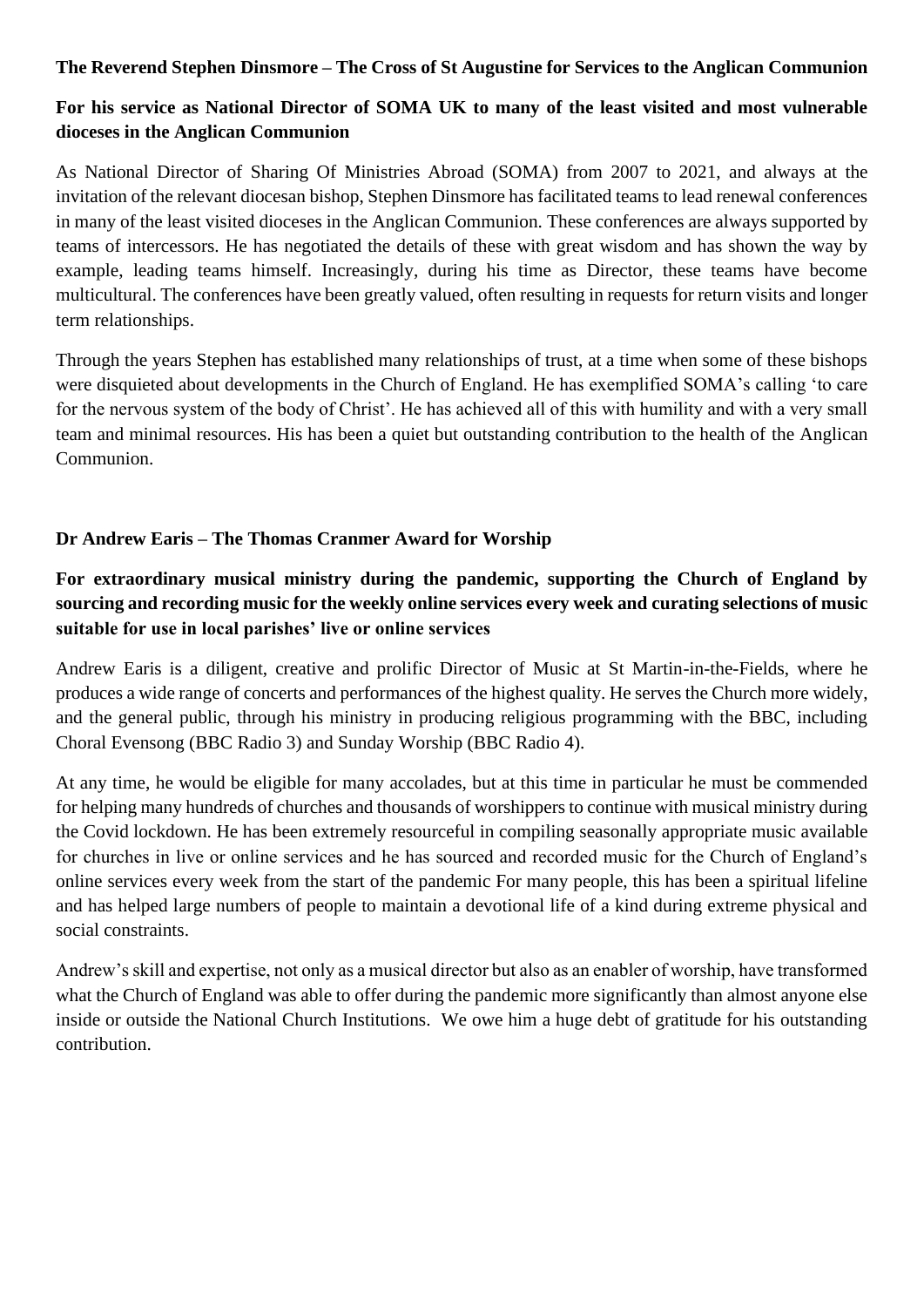#### **Bonnie Evans-Hills – The Hubert Walter Award for Reconciliation and Interfaith Cooperation**

## **For her decades-long passionate dedication to building interfaith relationships at local, national and international level for the sake of a better world**

Bonnie Evans-Hills is a priest, writer and commentator who brings inter faith reconciliation and dialogue into every aspect of her work. She combines a delight in building friendship with a brave persistence in speaking out on injustice experienced by the vulnerable and powerless.

Following study in Iran in the 1980's Bonnie was drawn to promoting dialogue between Christianity and Shia Islam. Her interest in this area continued upon her return to the UK, and in 2002, with the support of the then Adviser on Interfaith Relations to the Archbishop's Council, organised a series of Anglican-Shia dialogues. In 2003, Bonnie then became Counsellor to the Bishop of Chichester on Inter Faith Relations. Since then she has continued to organise and speak at conferences, events and dialogues bringing leaders of different faiths together.

From 2005 Bonnie joined the Church of England Presence and Engagement Task Group which works to develop strategy and support for ministry in multi-faith contexts. She served for over 12 years. After training for ordination, Bonnie served her curacy in Leicester, combining it with the role of Bishop's Inter Faith Adviser. She then moved to the Diocese of St Albans for a dual role as Diocesan Inter Faith Adviser combined with being a rural parish priest. Bonnie subsequently made the move to the Scottish Episcopal Church and now sits on the Scottish Episcopal Church Inter Faith Relations Committee alongside being in charge of a Fife parish. She is on the Churches Together in Britain & Ireland Inter Faith Theological Advisory Group and the Network of Inter Faith European and North American Concerns (NIFENANC). She has also recently worked on the United Nations strategy for ending incitement to genocide. Her dedication to interfaith work has been outstanding.

# **Rt Rev Nathaniel Garang Anyieth, Bishop Emeritus of the Episcopal Diocese of Bor – The Alphege Award for Evangelism and Witness**

## **During the 21 years of civil war in South Sudan, Bishop Nathaniel converted thousands to Christianity from amongst atheist and animist populations**

Bishop Nathaniel's evangelism began with his ordination as a pastor in 1976 and his consecration as diocesan Bishop of Bor in 1984, targeting young people especially. Most boarding schools in the then Southern Sudan adopted evening prayers as a result. His evangelism led to the formation of active youth and Sunday school choirs in Kongor (known as KYSO) and Bor town respectively, and the opening of many churches. Bishop Nathaniel was forced to leave Bor town (his diocesan HQ) in 1985, narrowly escaping death with his entire family when his house in the church compound was attacked by Sudanese soldiers, resulting in the death of evangelist Jacob Akech Amol. Bishop Nathaniel then joined the Christians who were in the villages around Bor town and started his active free evangelistic work with the few pastors he had. Being in the middle of majority of non-believers triggered Bishop Nathaniel's growing hunger to convert them to Christianity through evangelism with the help of God. As he always says 'I was sent out from Bor town by God for a purpose - to share with you the word of God'. His hard work resulted in the greatest ever known revival in the whole of Southern Sudan, with conversion to Christianity in the thousands in 1991-1992. This revival spread to Greater Bahr-el-gazal area on the Western bank of the River Nile, where the churches multiplied, many pastors were ordained and the increasing number of congregations kept growing in size. This sustained and outstanding work of evangelism has been conducted without regard to the personal danger which Bishop Nathaniel has faced.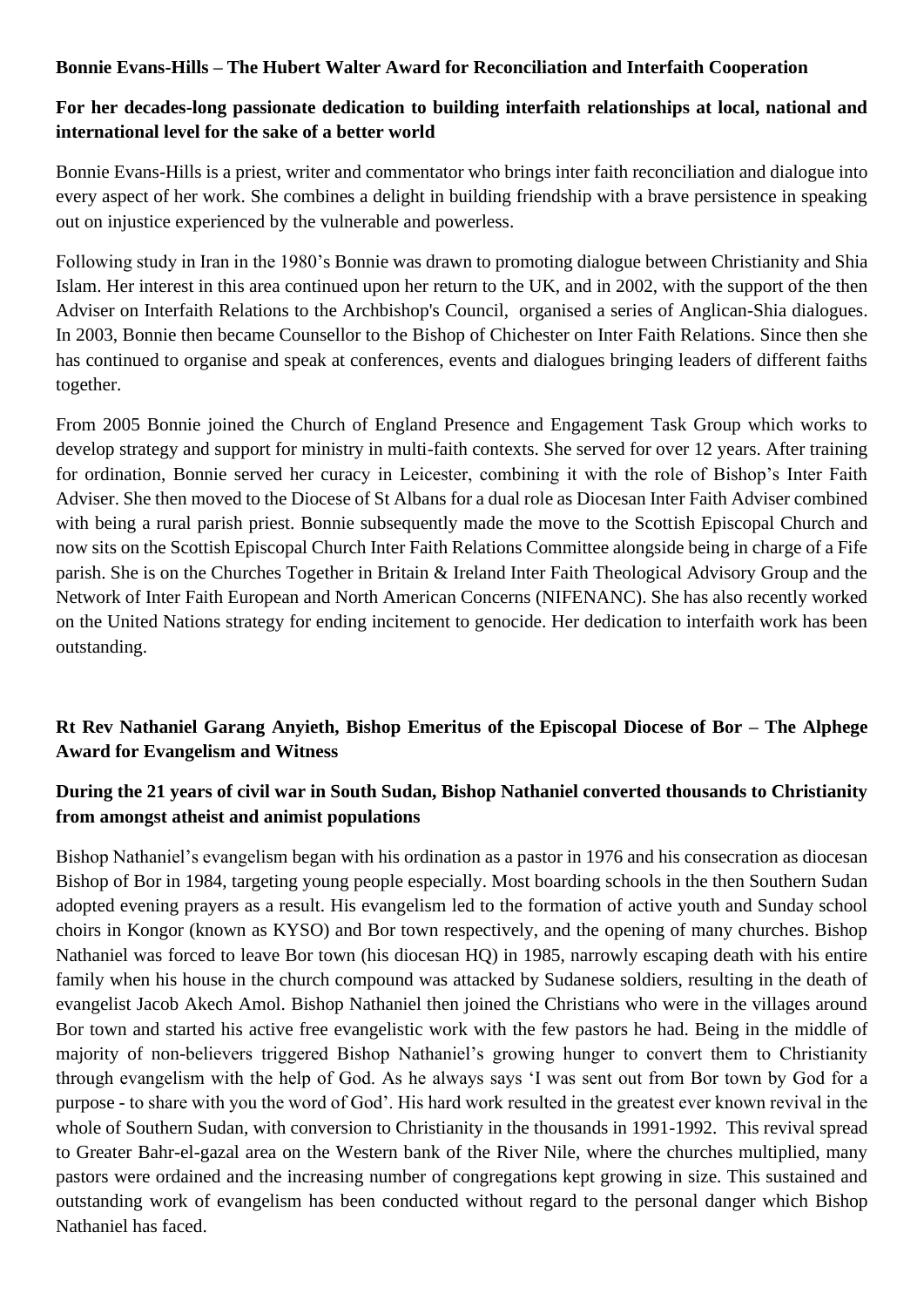#### **Ms Karen Gibson – The Alphege Award for Evangelism and Witness**

## **For the powerful witness of the Kingdom Choir to the love, faithfulness and joy of the Gospel across the world**

In every way Karen Gibson qualifies for an award for worship but she especially deserves this Alphege award for Evangelism and Witness for the impact of her work. Karen is a choir conductor and workshop leader with London's 'The Kingdom Choir'. She is an astonishing tutor and possesses immense talent for drawing out the musical abilities of individuals to raise their voices together, but it is the reason behind this that is her true vocation. Karen has used every gift God has given her, and the gifts of every other who sings in her choirs.

She has been involved with vocal groups and choirs since 1993, conducting gospel workshops all over the UK and Europe as well as Nigeria, Japan, Zimbabwe, Rwanda and the United States.

Karen leads the choir humbly and prayerfully, working alongside others to present the Gospel in an accessible way. She did this most strikingly at the wedding of the Duke and Duchess of Cambridge. She has also worked with many churches and organisations - for example at Thy Kingdom Come beacon events - to engage people in communicating gospel truths.

Karen's commitment to Evangelism and using her God-given abilities to lead and develop others in their faith - and show them to know the love of Jesus - continue to be outstanding.

## **Sir Mark Hedley – The Canterbury Cross for Services to the Church of England**

## **For outstanding service to the diocese of Liverpool and the Anglican Church as a Chancellor and Lay Reader**

Sir Mark Hedley's long and distinguished career has combined service to both the legal system and the Church of England. He practised as a barrister for many years in Liverpool, specialising in the law as it affected those at the bottom of the social hierarchy. After serving for 10 years as a Circuit Judge in that city, he became a [Justice of the High Court](https://en.wikipedia.org/wiki/High_Court_judge_(England_and_Wales)) from 2002 to 2013 where he was responsible for many notable and historic judgments. In parallel, since 1975 he has been a [Reader](https://en.wikipedia.org/wiki/Lay_reader) in the [Church of England.](https://en.wikipedia.org/wiki/Church_of_England) In 2002 he was appointed [Chancellor](https://en.wikipedia.org/wiki/Chancellor_(ecclesiastical)) of the [Anglican Diocese of Liverpool](https://en.wikipedia.org/wiki/Anglican_Diocese_of_Liverpool) and then in 2014 as Deputy President of Clergy Discipline Tribunals in the Church of England. He has now retired from those judicial roles.

As Chancellor and Deputy President his judgments, in the many cases over which he presided, reflected his commitment to both the law and social justice, and were always tempered with a deep pastoral concern for the individuals concerned. Most impressive of all, perhaps, is the fact that, with his wife and family, he lived for over 45 years in one of the most deprived areas of Liverpool. He has sought in every way to serve the parish and the deanery in which he lived. Over the years he has been involved in advising over pastoral reorganisation and has always earned the deepest respect of those he worked with, even when they disagreed.

His judgments have reflected fully the wisdom and the kindness of the God whom he has served so faithfully. No one could be more deserving of a Lambeth Award for his outstanding services both to the Church of England and to wider society.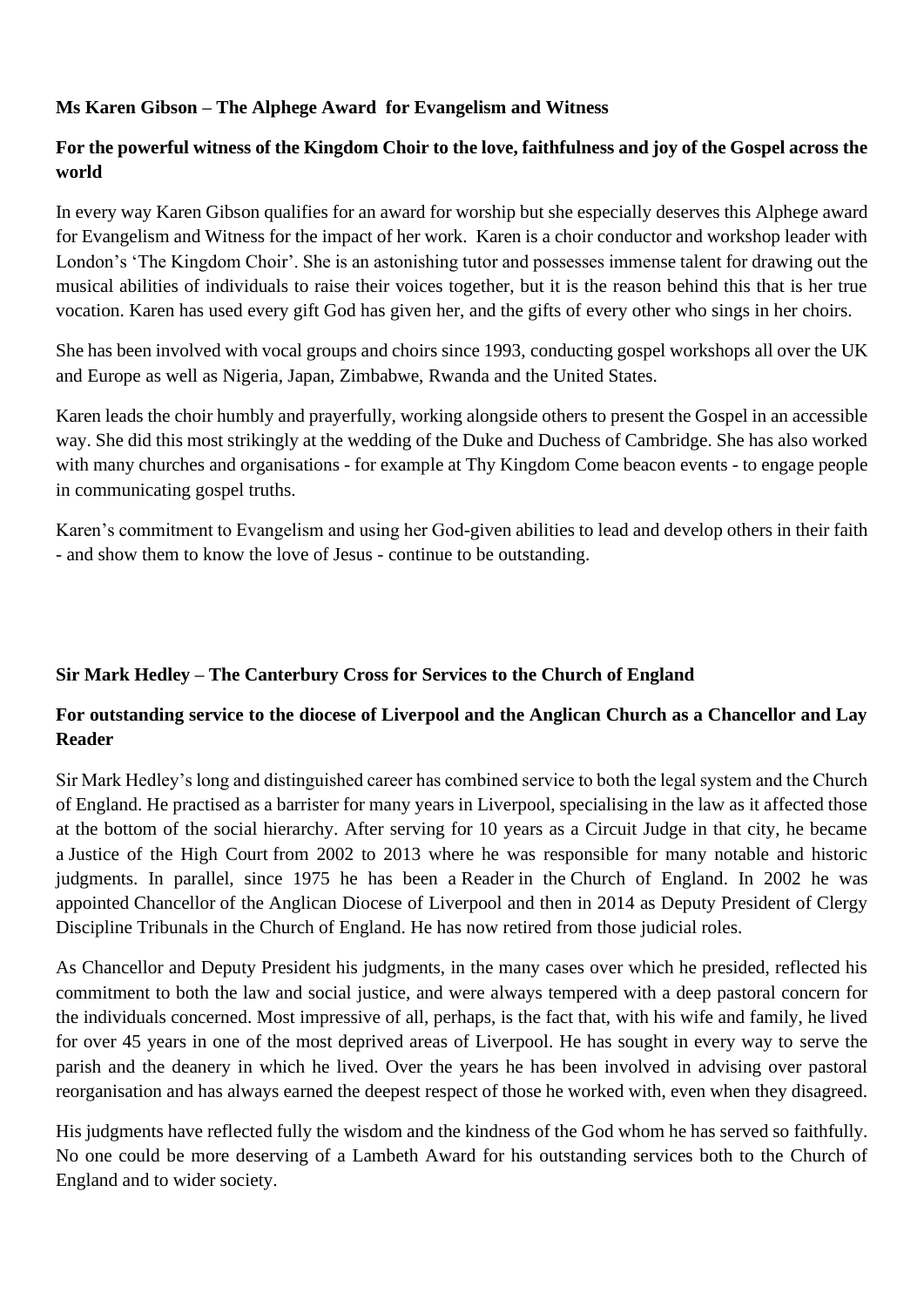#### **Robert Jackson – The Langton Award for Community Service**

## **For his outstanding leadership of a wide range of services that support some of the most vulnerable young people in the UK**

Robert Jackson has served with The Children's Society for over 14 years, holding a variety of leadership positions, most recently Service Director for all work in the North of England. Rob has led a wide range of projects, supporting children living in poverty, or facing criminal or sexual exploitation, or battling with serious mental health issues. He has managed staff, and had to address the complexity of the issues in disadvantaged young peoples' lives. His patch stretched from Nottingham to Newcastle and he led hundreds of staff with extraordinary grace, generosity and calm. Rob balanced significant responsibility with a real rootedness in The Children's Society's vision to build a society for all children

Rob has a deep Christian faith, and whilst he is not a member of the Church of England, that faith has informed his leadership, his practice and his compassion for children in what is still known as The Church of England Children's Society. Rob has championed The Children's Society's work in the North of England, where his commitment latterly saw a brand new service open in Gateshead and Newcastle, providing mental health support for hundreds of children in schools there. Rob has been committed to encouraging the thousands of supporters in Church of England parishes, and has spoken in numerous churches and cathedrals in celebration events and Christingle services. He also has written in the press widely to highlight the issues faced by vulnerable young people.

He will be hugely missed and this award honours his incredible contribution to the work of The Children's Society. For a non-Anglican, it shows the Church of England's recognition for his outstanding work.

#### **Mr Sanjay Jagatia – The Hubert Walter Award for Reconciliation and Interfaith Cooperation**

## **For being a selfless religious visionary leader propagating peace, serving society through spiritual inspiration, and promoting interfaith engagement, cohesion, and dialogue in the UK and across the World**

Brought up in humble beginnings, Sanjay Jagatia, of the Hindu organisation The Hindu Think Tank UK and the Coventry-based Charity Ekta Unity, has dedicated his life to giving back to society. The son of refugees who came from Uganda in the 1970s, he has made an outstanding contribution to interfaith understanding in the UK and across the world through his voluntary work. Sanjay's energy, courtesy and organisational ability have brought credibility to interfaith collaboration and are a tribute to his courage, his humanity, his wisdom, his capacity for friendship and the strength of his faith. Sanjay has personally been in the forefront of partnership working for the benefit of wider society and has worked behind the scenes to resolve conflicts, heal divisions and build relationships of mutual trust and respect amongst different cultures, faiths and religions. He has also travelled to other UK towns and cities to encourage local communities to develop and be part of interfaith groups in order to enhance mutual and fruitful dialogue. In addition, through his leadership, he has built excellent relationships and helped organise many interfaith activities, consultations and events and is an active contributor in the media, where he is often asked to provide quotes. Sanjay's influence and flair have seen him become a well-respected and admired citizen and ambassador of society. All the organisations that he is involved with have gained much needed awareness and support through his association with them. Sanjay is a selfless community worker and an unsung hero.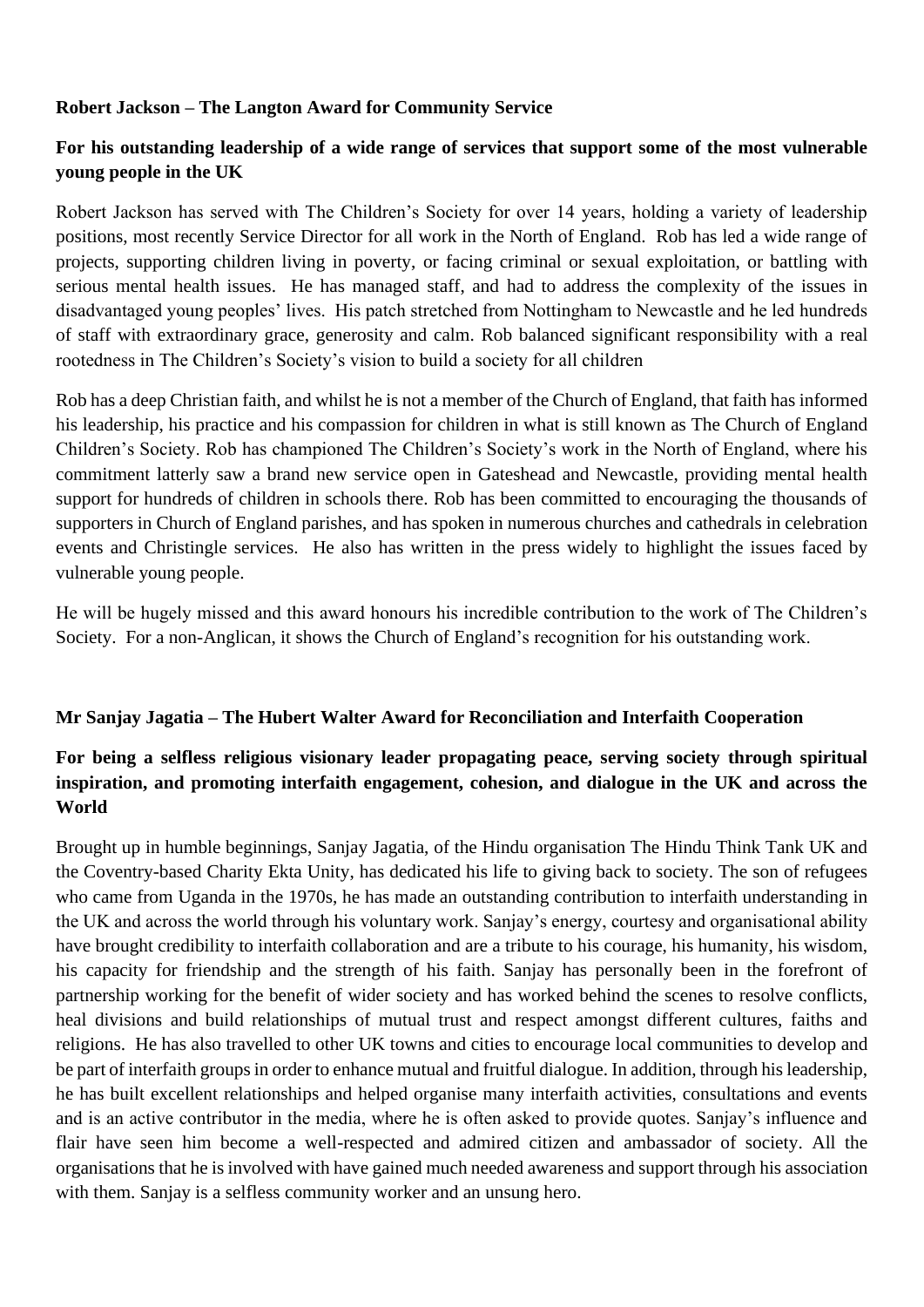## **Declan Gerard Kelly – The Lanfranc Award for Education and Scholarship**

# **For establishing the vision for, championing the approval of, and then delivering the realisation of, the new Lambeth Palace Library**

Shortly after joining the NCIs in 2005, Declan Kelly was given the goal to create a single national library and archive for the Church of England. With the opening of the new Library in 2021, Declan delivered for the Church of England, for current and future Archbishops, and for church historians, an amazing educational and scholarly resource within an inspiring building.

Declan led the project throughout. It was built within budget (saving about £500k on the total approved budget) and on time (despite Covid) and immediately received much positive coverage in both the specialist architectural press and wider media.

Declan carefully oversaw the move of the library collections from their old locations in the Palace to the new library. This was an immensely challenging process that was achieved without any damage or loss. Declan also handled the closure of the Records Centre at the same time, migrating archives to the new library and other records to off-site storage. Finally, Declan brought the teams together to establish the new Library organisation.

Declan put heart and soul into this work, working long hours and with huge commitment and passion, as well as skill and expertise. The Library will be a valuable resource for the Church for generations to come and the present Archbishop is personally grateful to Declan for his outstanding achievement in taking this project from concept to splendid reality.

## **Ms Kaneez Khan MBE – The Hubert Walter Award for Reconciliation and Interfaith Cooperation**

## **For outstanding commitment to building better community relations between people from different faith traditions**

As Near Neighbours Coordinator for West Yorkshire, Kaneez has worked tirelessly to bring people from different faith communities together, building bridges across difference, in very challenging circumstances. Kaneez never shies away from discussing difficult issues head on: she hosted 'Real People, Honest Talk' conversations where communities came together to discuss honestly racism, domestic abuse, misogyny, issues on community cohesion and exploitation of young people.

During the Covid-19 pandemic Kaneez encouraged faith groups to work together to support vulnerable people. She successfully encouraged her local Muslim community (including halal supermarkets) to support the Food Bank run by the local Church. Kaneez continues to highlight the work and value of different faith communities. For Interfaith Week 2020 she travelled West Yorkshire interviewing different faith groups – resulting in 22 short films showing the valuable contribution of faith groups in the pandemic.

In her role, Kaneez has challenged traditional ways of working, to ensure that a diverse range of voices are heard and paid attention to. During the pandemic, Kaneez organised round tables that were attended by Government ministers, where members from Black and Minority Ethnic communities shared issues affecting them, particularly concerning the disproportionate impact of the virus and the lower take-up of vaccinations. This led directly to the Government investing money in programmes supporting these communities for Covid recovery and building up trust in the vaccine programme. Kaneez's work has garnered national attention – in early 2020 Kaneez hosted an interactive workshop on the work of Near Neighbours attended by the Duke and Duchess of Cambridge. Her work has been quietly outstanding.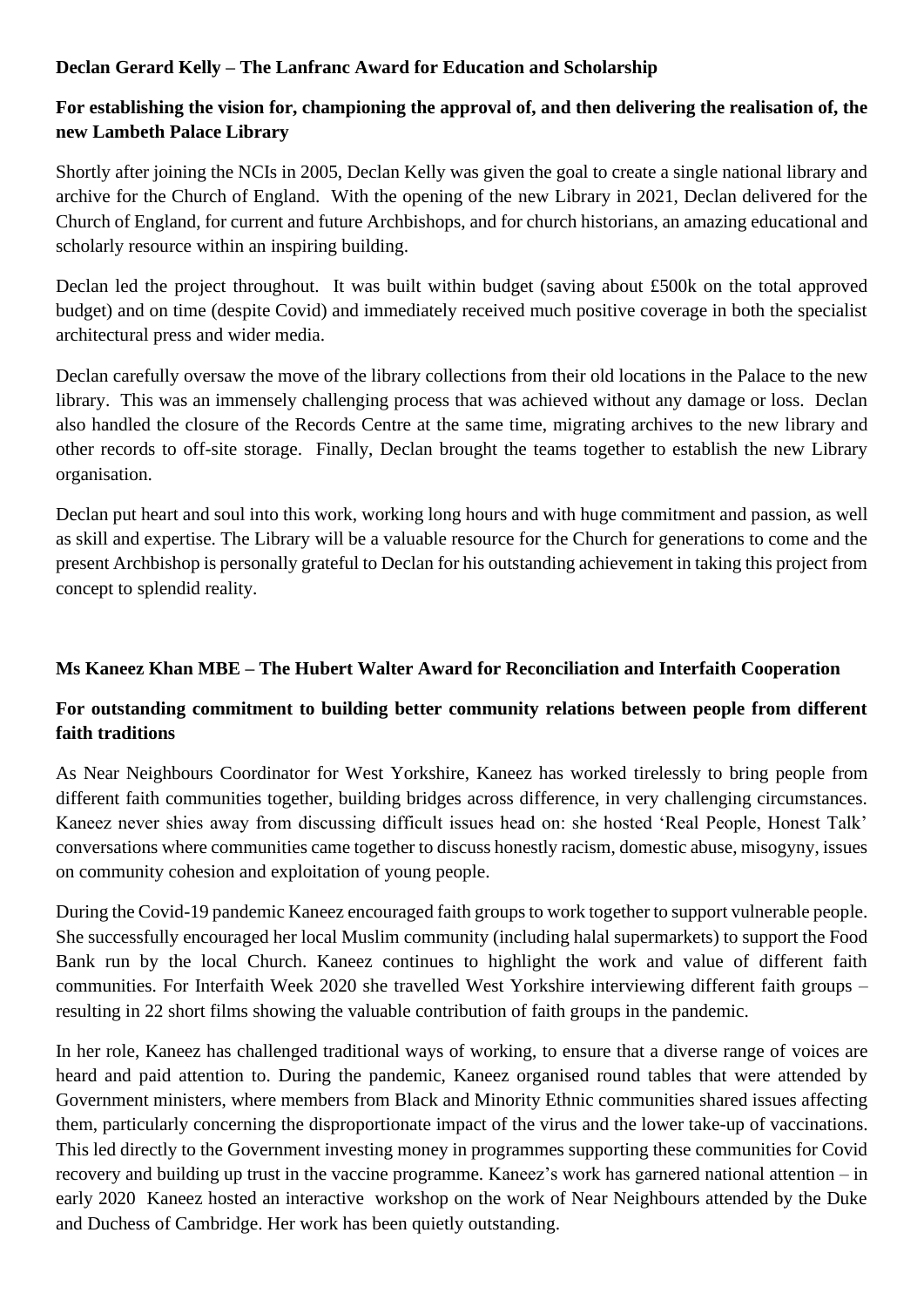#### **Revd Rana Youab Khan – The Hubert Walter Award for Reconciliation and Interfaith Cooperation**

#### **For his support of and service to the Anglican Communion and interfaith dialogue**

The Revd Rana Youab Khan is an Anglican born and brought up in Pakistan. Rana Khan has been involved with interfaith relations, justice and peace activities, and prison ministry in Pakistan. Although he comes from a Christian family, he was educated in a madrasa (primary school) attached to a Mosque in Vehari, Pakistan. He served as advisor to the Bishop of Lahore on Inter Religious Relations. A lecturer in the Hebrew language at the Oriental College, University of Punjab, and was the first (Indian-Pakistani) ordained priest appointed to the faculty of the University of Punjab since its foundation in 1870. Revd Rana worked as the International Inter Faith Dialogues Assistant to the Archbishop of Canterbury and the Anglican Communion.

In 2017 as Rector and leader of St Catwg's Ministry Area he quickly established himself as the most influential leader of the group of ten churches in eight very different parishes, ranging from remote rural communities to a deprived former industrial area. He quickly assessed their varying needs and set about addressing them. In addition to this demanding role, he soon became Area Dean of the Greater Brecon Deanery and the Bishop of Swansea and Brecon's Officer for World Mission. In the latter capacity, he has strengthened the diocese's links with the Diocese of Ashanta Mampong in Ghana. Rana is also the Church in Wales Advisor on Inter-Religions Relations. On a wider canvas, he is Chair of the Church Mission Society's Asia Forum. He continues to advise Lambeth on issues related to Pakistan.

## **The Lay Canon Andrew Khoo LLB AKC – The Cross of St Augustine for Services to the Anglican Communion**

## **For outstanding service to support the Communion's pandemic response, including through the Global Covid-19 Task Force**

Canon Andrew Khoo has given outstanding service to the Anglican Communion during the pandemic, playing a leading role in the Covid-19 Global Task Force convened by the Anglican Alliance. This Task Force met 1- 2 times a month throughout the pandemic, sharing learning across the Communion, identifying the emerging issues, and shaping a collective response. The Global Task Force supported the Anglican family of churches and agencies as they each respond in their own context to this public health crisis, with its related social and economic impacts, especially in the most vulnerable communities. This collaborative work built on international technical expertise, including Canon Andrew's own professional expertise as a lawyer and human rights advocate based in Malaysia.

As part of the Global Task Force, Canon Andrew helped to shape the global strategic response, which helped to sustain connections, share learning, promote mutual prayer and build solidarity and hope.

With his human rights focus, Canon Andrew quickly identified that the pandemic was uncovering and exacerbating inequalities within and between countries and gave close scrutiny to the emerging justice issues. He brought wisdom and experience from the East Asia perspective, and from his role as Chancellor of the Diocese of West Malaysia. He highlighted the specific vulnerabilities of marginalised groups, especially migrants, during the pandemic and identified how the Church could respond, both practically and through advocacy. Canon Andrew also served on many working groups throughout the pandemic, developing resources, including a Bible study series. He also contributed to a range of online consultations on issues ranging from global vaccine equity, frameworks for a global pandemic response, and advocacy on safe migration at this challenging time.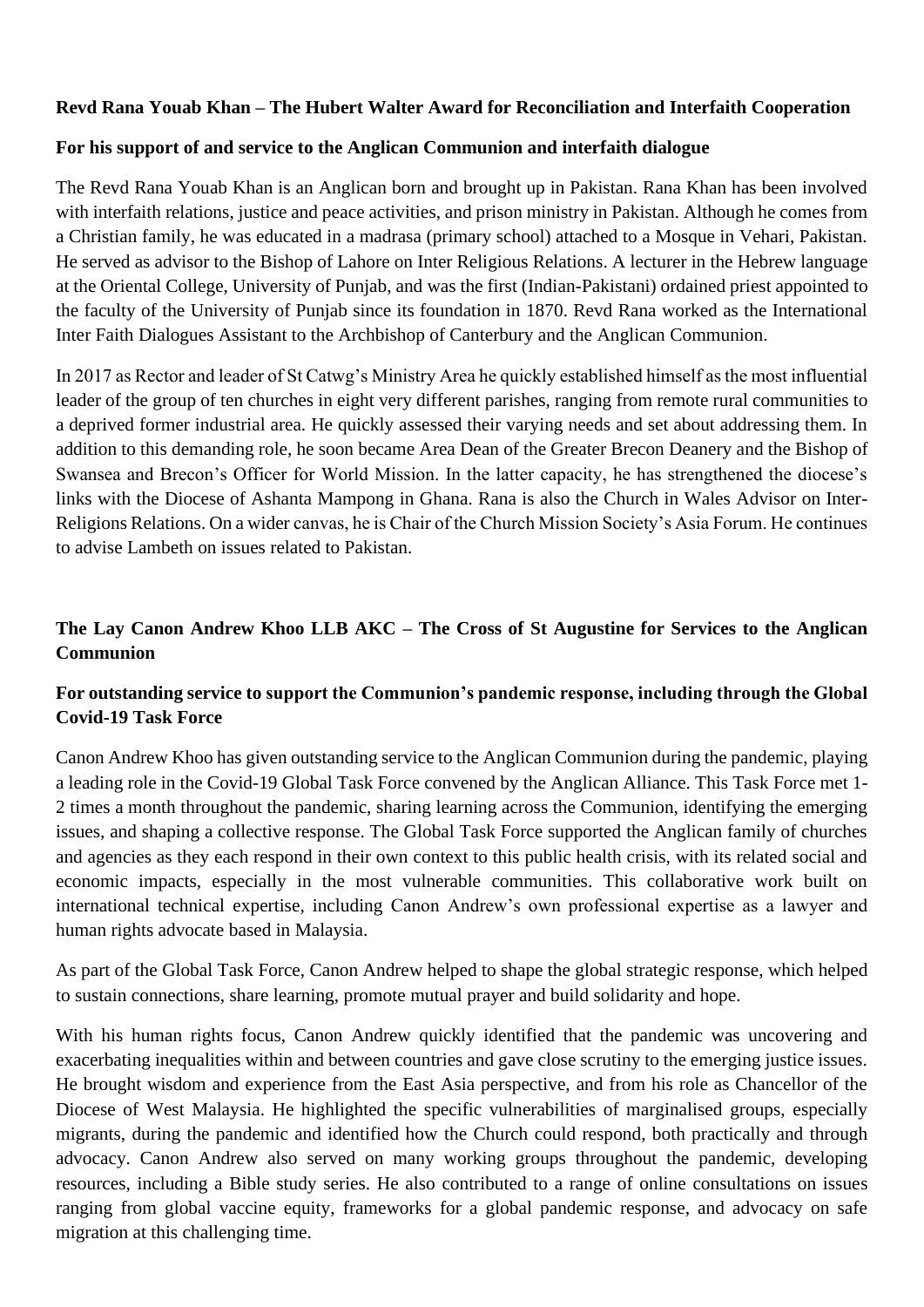## **Mrs Claudette Kigeme – The Langton Award for Community Service**

## **For outstanding work in one of the poorest countries of the world, Burundi, enabling over 78,000 people transform their lives**

Claudette Kigeme has made an outstanding contribution in Burundi and well beyond. As national coordinator for the Mother's Union (MU) for over 20 years, Claudette co-created the MU literacy programme, using a participatory learning approach. By training and developing a team of 25 staff and 900 volunteer facilitators, she has empowered over 78,000 to use literacy to improve their lives, continuing this work through 5 years of internal conflict. She has trained trainers in 7 other MU Provinces (DRC, Ethiopia, Sudan, S Sudan, Malawi, Kenya, Uganda), and has extended the facilitated programme to savings and credit groups, and business skills training, becoming a certified Chalmers Institute trainer, in partnership with Five Talents and MU UK.

Passionate about women's empowerment and child protection, she has spoken at UN side events at Christian Solidarity Worldwide, and at the Anglican Consultative Council. She has been a board member for the Church Missionary Society Africa, and is part of the International Anglican Women's Network, and Council of Anglican Provinces of Africa Women's Core Group. She has engaged actively in Peace and Reconciliation, including working with the Lambeth team, and has also engaged in addressing health issues, including reproductive health and HIV/AIDS. She is humble and deeply spiritual, and believes in nurturing women through praying together and supporting one another to flourish and grow in all aspects of life. The way in which she leads her life by truly living her faith and putting it into action to help the vulnerable is an inspiration.

## **Geraldine Latty BA (Hons), ARSCM– The Thomas Cranmer Award for Worship**

## **For her significant contribution to music in Christian worship, as a singer-songwriter, worship leader, choir director, teacher and recording artist**

Geraldine Latty is a versatile encourager and enabler of those who use their musical gifts in worship, as well as making her own important contribution – as singer, songwriter and choral director – with passion and distinction. In her lectures for the London School of Theology, in her vocal coaching and mentoring of worship leaders, in her 'Sing Gospel' sessions for community choirs, she serves, develops and enriches the praises and prayers of the people of God. Her warmth, enthusiasm and love for Jesus shine through when she sings, whether in church, at Spring Harvest, as a soloist on BBC radio and TV, or in videos about new songs made with her husband, Carey Luce. Together they have released four CDs – supplying resources to help others learn and perform the material – in addition to Geraldine's earlier solo albums.

Geraldine's ability to encourage and equip young songwriters is remarkable. Her own songs (some published in Methodist and other resources) are biblically based and varied in expression: she does not shy away from the dark side of human existence, lamenting while exploring hope, as in her song 'Lord, you hear the cry of the widow weeping'.

During the restrictions on gathering for worship and choir rehearsals caused by Covid, Geraldine worked tirelessly to enable choirs to rehearse online, sharing her wisdom and practical skills by producing a guide, First Steps to Running an Online Choir Rehearsal. She continues to be a joyful inspiration to church musicians of many hues.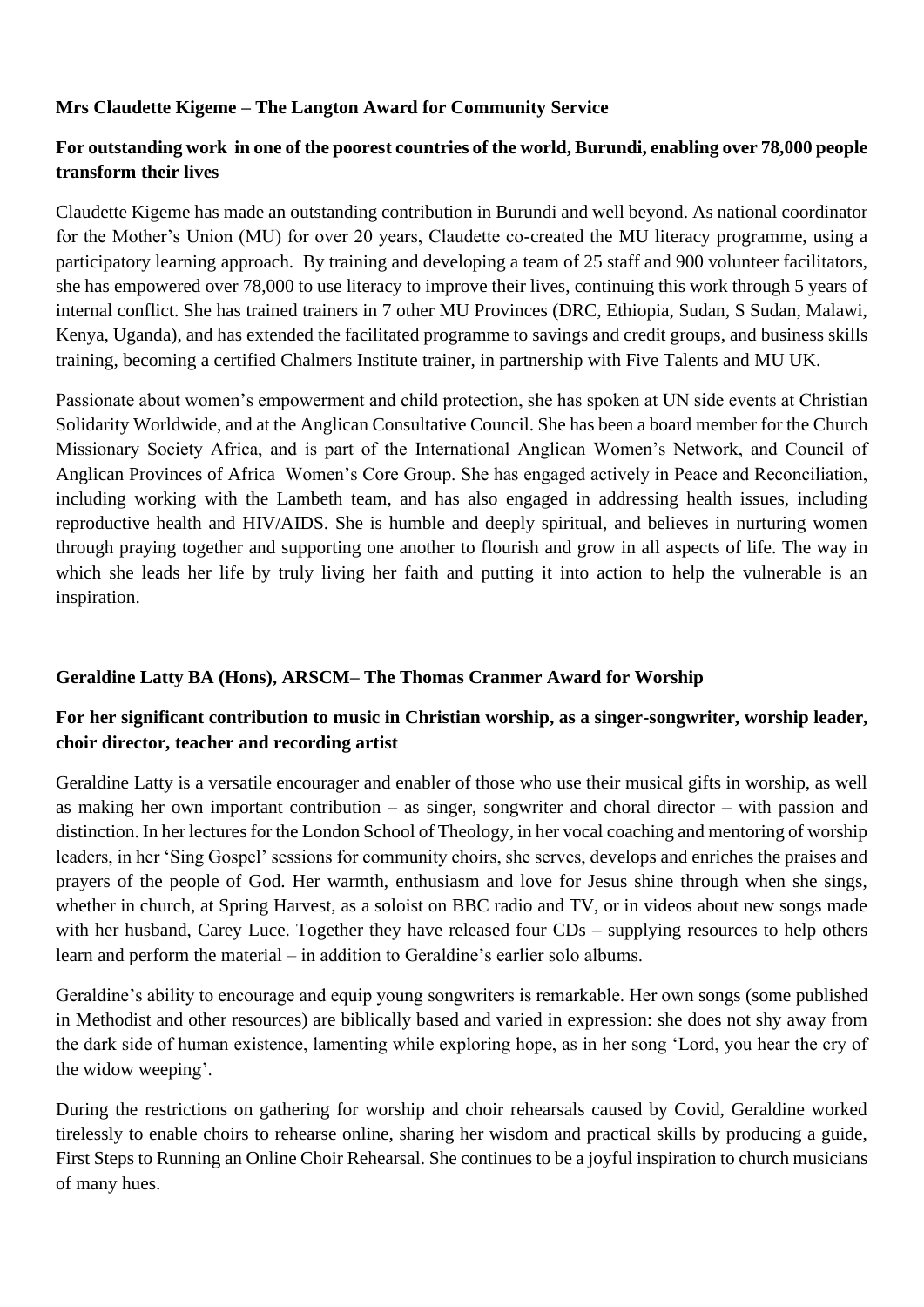#### **Suzanne Lawson – The Langton Award for Community Service**

# **For outstanding lay leadership at every level of Anglican life and non-profit community service and volunteer administration**

Suzanne Lawson has always contributed widely to church and society. A dedicated lay leader and skilled consultant in assisting groups to listen, plan and change, she is always curious and excited to engage with new people and ideas. She passionately lives the gospel values in her working life and her daily engagements as a disciple of Christ.

With an extensive background in non-profit governance and leadership throughout Canada, she has also served at every level of church life as an active volunteer and been an advocate and trainer for excellence in volunteer administration - especially within the Church, assisting parishes, dioceses and religious orders with volunteer management, Christian education and organizational planning.

At the diocesan level Suzanne has spearheaded planning processes and consultations. At the national level she has been a consultant to the Department of Philanthropy and was Executive Director of Program for the Church. She has served on General Synod committees and its Council. At the Anglican Communion level she chaired the Diocese of Toronto's Indaba group, meeting with Jamaica and Hong Kong. Her advocacy of Indaba has continued through networking and promoting conversations in the midst of differences. A lay member of the Anglican Consultative Council for three Council meetings, she proactively shares the Council's work across Canada through writing and speaking engagements.

Although Suzanne has retired from paid work, her energy and passion for healthy change, volunteer engagement and a vibrant church continue unabated. A passionate advocate for the voice of the laity in the councils of the Church, her exuberant joy in life and love for the Church are infectious!

# **The Most Reverend Mark MacDonald – The Cross of St Augustine for Services to the Anglican Communion**

## **For outstanding service to support the Communion's role in creation care and climate justice, including the voice of Indigenous peoples**

From his earliest days of ordained ministry Archbishop Mark MacDonald has lifted up the vision and voice of Indigenous peoples. As a bishop in The Episcopal Church (USA) he served the Navajo people and the Diocese of Alaska where he nurtured Indigenous ministry leadership. In 2007 he was selected as the first National Anglican Indigenous Bishop for the Anglican Church of Canada. Since then he has listened to, guided and led the Anglican Council of Indigenous Peoples as they have worked towards a self-governing Indigenous Church within the Anglican Church of Canada. ++Mark intentionally centres the work of Indigenous ministry around the gospel expressed through Indigenous spirituality. He is a highly respected speaker on Indigenous issues both locally and globally.

As one of the Anglican Communion's Eco-Bishops and a leader in the Anglican Indigenous Network, ++Mark highlights the profound insights, experience and spirituality of Indigenous peoples, seeing humanity and all creation in relationship. ++Mark has made an outstanding contribution in raising up the voices of Indigenous peoples on the environmental and climate crisis, with these communities facing the devastating impact on their lands and lives, which are so intimately bound with nature. He helped to create the series of Prophetic Indigenous Voices on the Planetary Crisis, focusing on the Arctic experience. ++Mark notably brought these prophetic insights to the UN Climate Summit COP26 which he attended in Glasgow, Scotland in November 2021.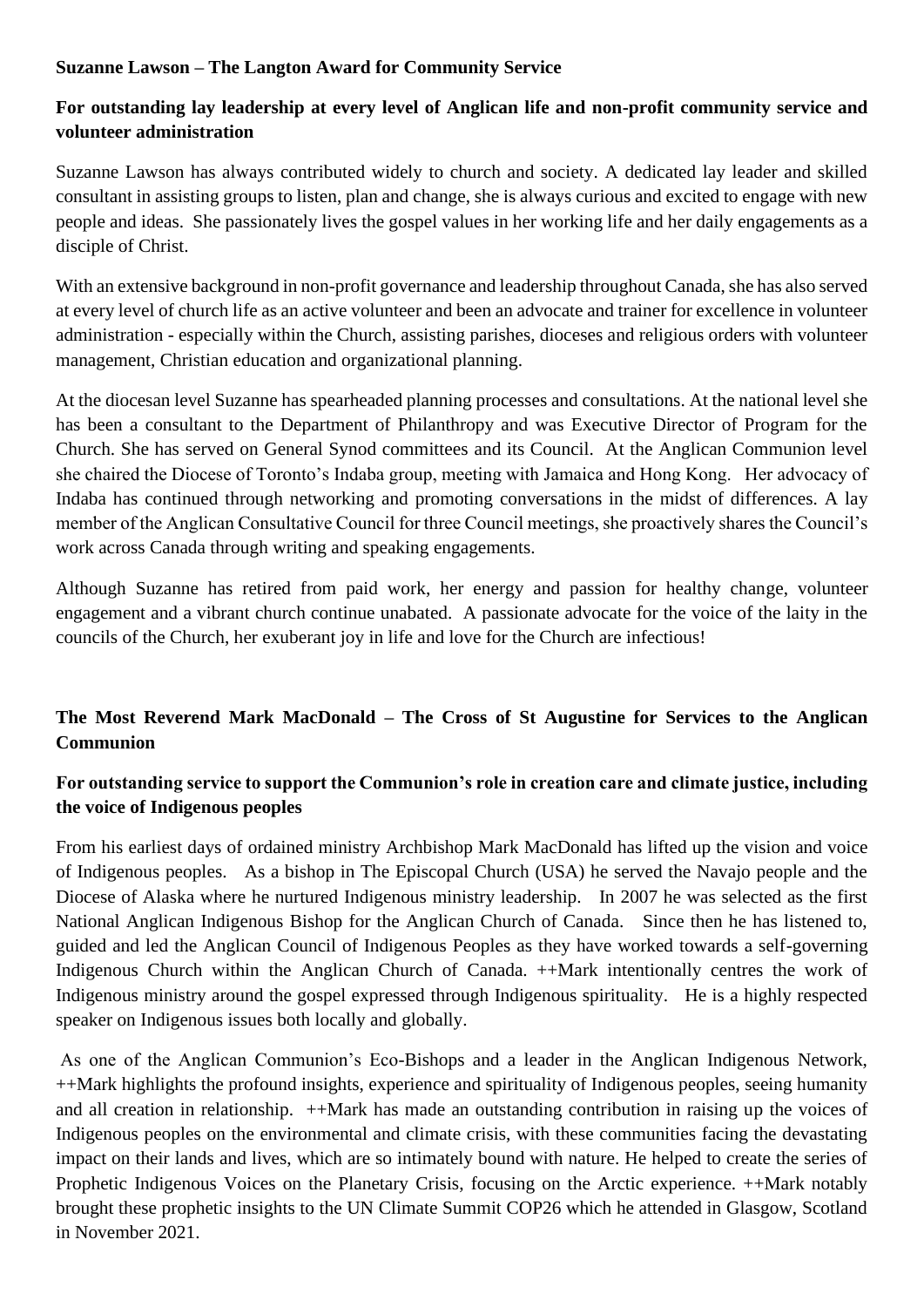## **Canon Delene Mark – The Cross of St Augustine for Services to the Anglican Communion**

## **For outstanding service to support the Communion's pandemic response, including through the Global Covid-19 Task Force**

Canon Delene Mark has given outstanding service to the Anglican Communion during the pandemic, playing a leading role on the Covid-19 Global Task Force, convened by the Anglican Alliance. This Task Force has met 1-2 times a month throughout the pandemic, sharing learning across the Communion, identifying the emerging issues, and shaping a collective response. The Global Task Force has supported the Anglican family of churches and agencies as they each respond in their own context to this public health crisis, with its related social and economic impacts, especially in the most vulnerable communities. This collaborative work has built on international technical expertise, including Delene Mark's own expertise in the development sector, in responding to the pandemic.

As part of the Global Task Force, Canon Delene helped to shape the global strategic response, which has helped to sustain connections, share learning, promote mutual prayer and build solidarity and hope across the Communion.

With her long experience in relief and community development, as Director of Hope Africa, the Province of Southern Africa's development arm, Canon Delene has brought deep insights on how churches can respond effectively to the pandemic. Her particular contribution has been to identify how the pandemic was impacting on the poorest and more marginalised, including children and migrants. She provided guidance on how churches can safely maintain worship while also responding to human need, such as through community feeding initiatives. She has also played a key role in shaping advocacy on global vaccine equity. Above all, Canon Delene identified the key role for churches in sustaining hope.

#### **Mr Adam Matthews – The Canterbury Cross for Services to the Church of England**

# **For exceptional work to develop the Transition Pathway Initiative (TPI) bringing \$40 trillion of investable funds together in a global, asset-owner led initiative which assesses companies' preparedness for the transition to a low carbon economy**

In support of the Church of England's determination to address the climate change emergency through managing its own investments, Adam Matthews, as Chief Responsible Investment Officer (CRIO) on the Church of England Pensions Board and as Chair of the Transition Pathway Initiative (TPI), performed extraordinary work in bringing together investable funds and companies to disclose transparently their progress towards net zero. Many people and organisations have tried to do this, but no-one has achieved the enormous scale and reach that TPI has delivered. With the support of the London Stock Exchange Group, London School of Economics & Political Science Grantham Research Institute, Environment Agency Pension Fund and others, this project has succeeded where many others have failed: bringing clear and accessible information to investors and shareholders so they can hold companies to account for their progress towards net zero.

Adam and his team have already succeeded in bringing 470 companies and \$40trillion of investable funds together, and are working towards scaling up to thousands of companies in the next few years. This is an unprecedented achievement, and will make net zero a mainstream expectation and feasible within our lifetime. It is hard to overstate the magnitude of this achievement, which constitutes a truly outstanding contribution to the Church's role in tackling climate change.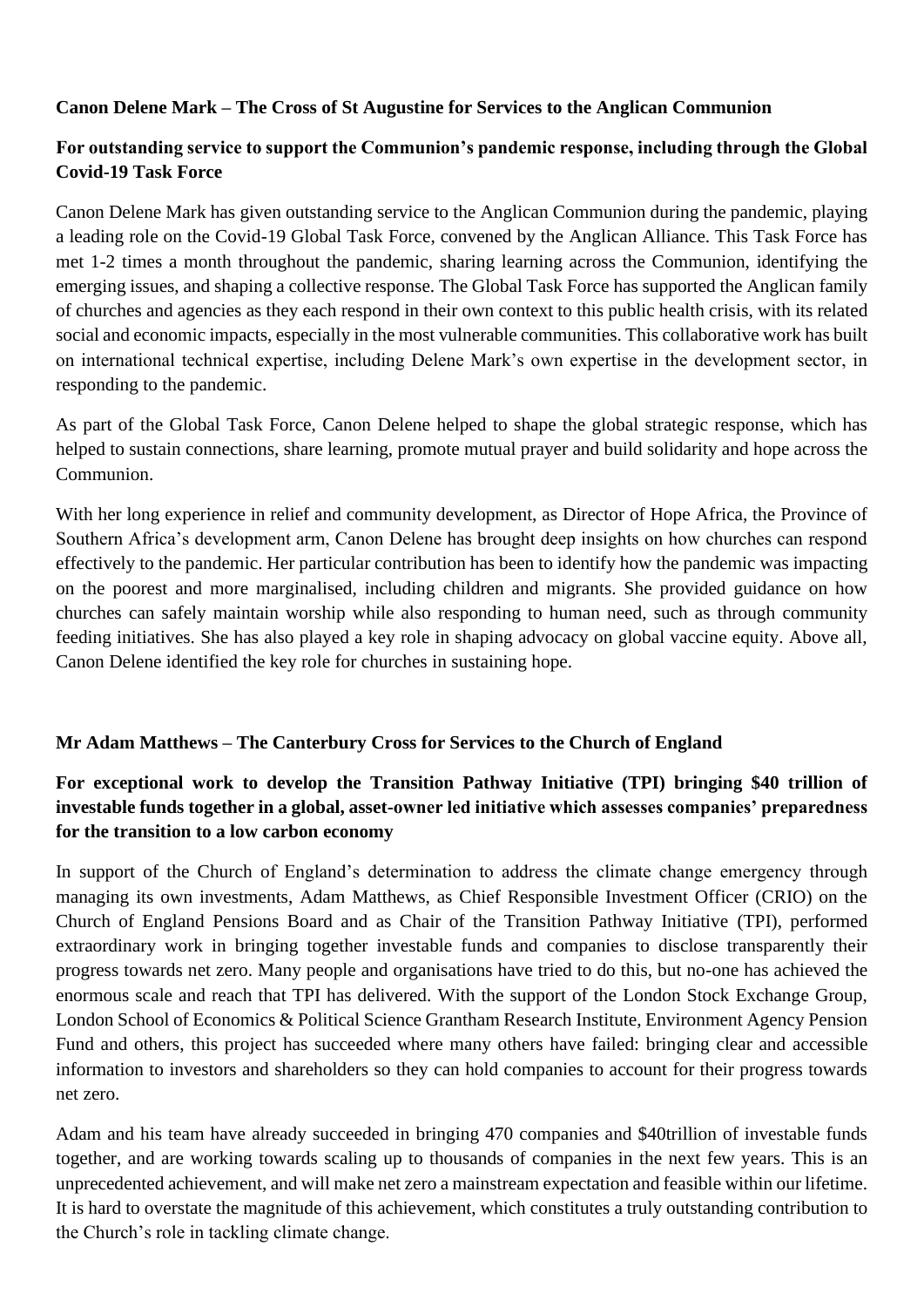## **Mrs Lucy Moore – The Alphege Award Evangelism & Witness**

## **For the enormous impact of the gospel on the lives of children and families, through the ministry of Messy Church**

Without Lucy Moore there would be no Messy Church. Since 2004 she has been instrumental in the conception, birth and continual growth of the reality of Messy Church. Now there are around 3,751 Messy Churches listed in over 30 countries.

This ministry, supported by BRF, has changed the Church and, as is the end of all of God's work in the Church, has transformed lives. At its heart Messy Church seeks to engage children and their families in exploring and participating in Christian faith, which it does in ways that are both profoundly accessible to these families and profoundly orthodox in following the example of Jesus and putting children at the centre. Through her outstanding creativity and imagination, her tenacity and insistence, Messy Church has brought faith to tens of thousands who were not engaging with more formal services and, in so doing, has transformed local churches as they receive the gifts of faith and hope that participating in God's work brings.

Lucy has always remained a hands-on practitioner, but has also written an enormous amount of resource material, entered into a significant amount of thinking and reflection on all that Messy Church reveals about ministry, the Church and evangelism and at every turn she has been true to the core vision of Messy Church and taken every opportunity to develop this ministry for the glory of God.

The gift of Messy Church is beyond measure. The Holy Spirit has used this vehicle to awaken children and their families to the love, joy and life of Jesus Christ in their own lives. It has changed lives and transformed the Church.

# **The Most Reverend Julio E Murray Thompson – The Cross of St Augustine for Services to the Anglican Communion**

#### **For outstanding service to support the Communion's role in creation care and climate justice**

Archbishop Julio Murray has brought inspirational leadership to the Anglican Communion in living its Fifth Mark of Mission: to safeguard creation and renew the life of the Earth.  $++$ Julio is Chair of the Anglican Communion Environment Network and the lead Primate on environmental issues. He has chaired the Communion's UN Climate Summit COP26 working group, planning the policy position and strategy for the Communion's engagement. He then led the official Anglican delegation to COP26 in Glasgow in October 2021. In the months leading up to COP26, ++Julio also participated in the Vatican-led dialogue between Faith and Science, resulting in their Joint Appeal by Global Faith Leaders and Scientists on St Francis' Day, 4 October 2021. In all these processes, ++Julio has shown exemplary leadership and vision, inspiring the churches, networks and agencies in connecting action on the environment and climate to the mission of the Anglican Communion and building understanding and collaboration between the discourses of faith and science. He demonstrates this leadership both through practical action to safeguard creation as well as global advocacy for environmental justice to renew the life of the earth.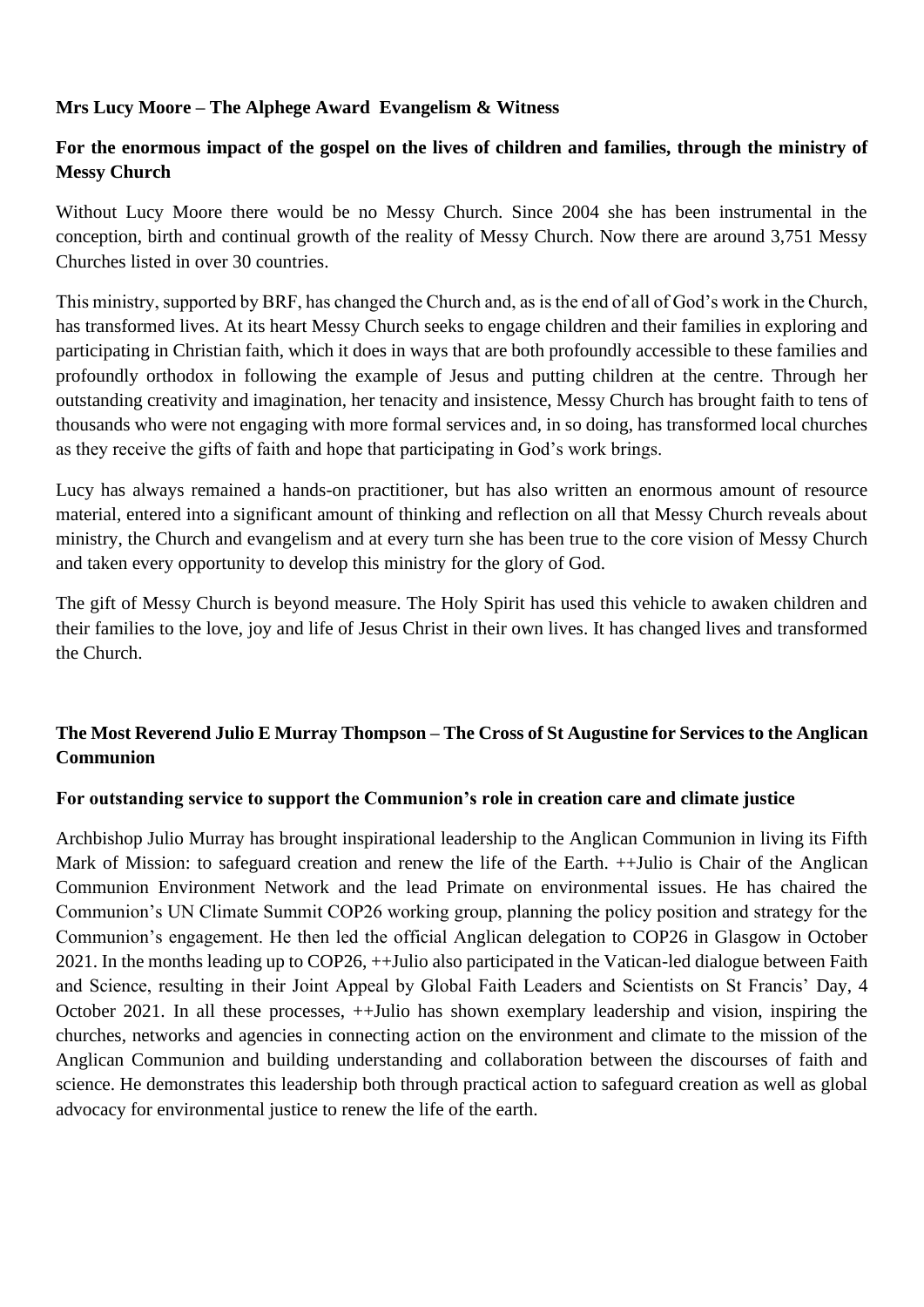#### **Miss Patricia M Neill – the Alphege Award for Evangelism and Witness**

# **For her leadership of the global Alpha organisation, over 25 years, with the number of courses run each year growing from 200 to 35,000 during this period**

Tricia Neill joined Alpha/Holy Trinity Brompton (HTB) in 1994 from a successful career at News International, where she was the director of their exhibitions division, and before that at Shell where she worked in the Middle East.

At Alpha/HTB – working closely with The Revd Nicky Gumbel – she took responsibility, amongst other things, for the growth of Alpha outside HTB. She became Executive Director (CEO) of Alpha International upon its formation as an independent charity in 2002. Under Tricia's leadership, the number of Alpha courses has grown from approximately 200 per year in the UK to 35,000 per year in over 100 countries, across all major Christian denominations, with over 25 million participants in total. In her role, she was responsible for over 450 staff in 50 legal entities around the world. She oversaw many innovations, which supported the development of the ministry, including the acclaimed Alpha Film Series.

In 2016, she stepped down as Executive Director (CEO), assuming the role of Global President. In this role, she continues to travel the world as an ambassador for Alpha – speaking at events, serving as a member of Alpha boards around the world, and growing the most important donor relationships. She remains a mentor and inspiration to Alpha staff everywhere, with no current intention to retire.

## **Nagulan Nesiah – The Cross of St Augustine for Services to the Anglican Communion**

# **For outstanding service to support the Communion's pandemic response, including through the Global Covid-19 Task Force**

Nagulan Nesiah has given outstanding service to the Anglican Communion during the pandemic, playing a leading role on the Covid-19 Global Task Force, convened by the Anglican Alliance. This Task Force has met 1-2 times a month throughout the pandemic, sharing learning across the Communion, identifying the emerging issues, and shaping a collective response. The Global Task Force has supported the Anglican family of churches and agencies as they each respond in their own context to this public health crisis, with its related social and economic impacts, especially in the most vulnerable communities. This collaborative work has built on international technical expertise, including Nagulan Nesiah's own expertise in the humanitarian sector, in responding to the pandemic.

As part of the Global Task Force, Nagulan helped to shape the global strategic response, which has helped to sustain connections, share learning, promote mutual prayer and build solidarity and hope across the Communion.

With his long experience in disaster response and risk reduction, as Senior Programme Officer with Episcopal Relief & Development, Nagulan has brought deep insights on how churches can respond effectively to the pandemic. His particular contribution has been to identify, in the context of Covid 19, ways to strengthen resilience, building on church and community assets. This work has also been supported in the Resilience Course which Nagulan has co-directed. The course has run online throughout the pandemic with over 150 participants from 43 countries, building a Communion-wide network of experts in disaster resilience.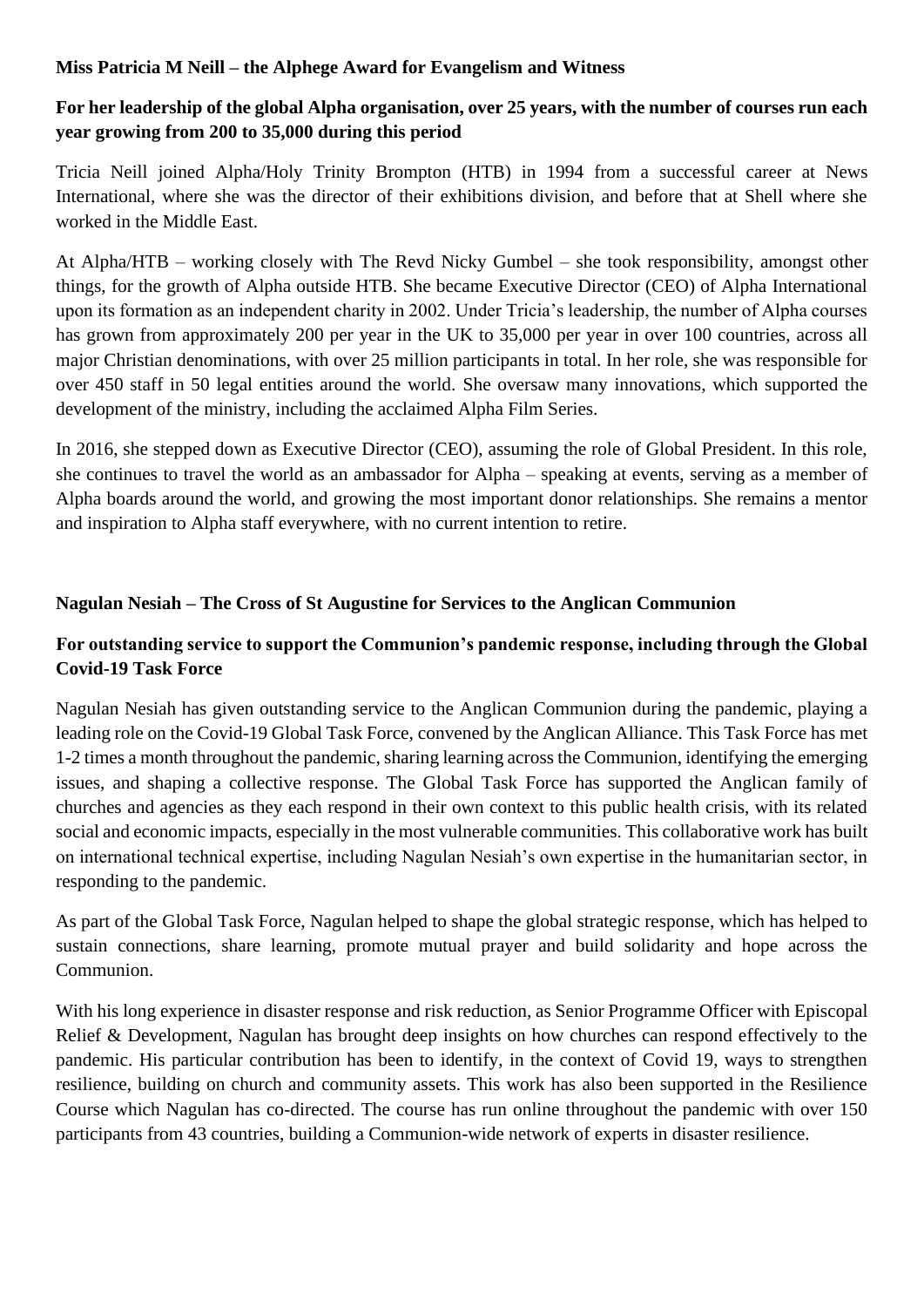## **The Reverend Barry Nichols – The Langton Award for Community Service**

#### **For outstanding lifelong service to the Church and wider society through volunteerism**

Ordained in 1970, Barry Nichols served as a self-supporting priest in the Church of England Diocese of Southwark up until his retirement in 2020 when he moved to Chichester Diocese. That half century included 30 years as partner in the accounting firm Ernst & Young. Barry has used his financial skills to support the ministry of the Church of England (as Vice-Chair of what is now the Finance Panel of the Ministry Division), the Anglican Centre in Rome (as a Governor overseeing its finances) and of the Anglican Communion (as a founding trustee and Treasurer of the Anglican Communion Fund). Barry has served wider society in particular by leading a local charity in Kingston serving people with physical disabilities. As a trustee of the Anglican Communion Fund, Barry has worked very closely with the present Archbishop and his two predecessors since the 1990s. Through both his paid employment and especially his voluntary, unpaid service to the Church and society, Barry has demonstrated outstanding and exemplary dedication and service.

# **The Rt. Rev'd Professor Stephen Pickard – The Cross of St Augustine for Services to the Anglican Communion**

# **For his significant service to the Anglican Communion as a theologian, teacher and bishop, and in particular in his service of the Inter-Anglican Theological and Doctrinal Commission and the Inter-Anglican Standing Commission on Unity, Faith and Order**

Stephen Pickard's ministry has encompassed pastoral, theological and teaching work. It has also spread beyond his native Australia, taking him around the world and around the Anglican Communion. He has served in parochial and university appointments in Australia and England and as a bishop in the Diocese of Adelaide.

Latterly he has served as an assistant bishop in the Diocese of Canberra and Goulburn alongside his role as a Professor of Theology and Executive Director of the Australian Centre for Christianity and Culture, Charles Sturt University. He has, over many years, been a significant contributor to the theological life of the Anglican Church of Australia, not least in the fields of mission and ecclesiology.

When the theological, doctrinal and ecumenical work of the Anglican Communion was gathered together under the Inter-Anglican Standing Commission on Unity, Faith and Order (IASCUFO), the Secretary General turned to Bishop Stephen to be a member of the Commission. He came to this after a term of office (2001- 2007) on the Communion's Theological and Doctrinal Commission (IATDC). He served throughout IASCUFO's first phase (2009-2020) as Vice-Chair, taking over as Chair in 2018. IASCUFO produced a number of important texts on the identity of Anglicanism, on the nature of the church, on ecumenical relations and on the human person in relation to the creator.

From 2010 he served as a member of the Steering Group of TEAC (Theological Education in the Anglican Communion) being principle drafter of the report on Theological Education to the Anglican Consultative Council in 2012 (ACC15). In 2011 he was installed by the Archbishop of Canterbury as a Six Preacher of Canterbury Cathedral.

His contribution to the development of an understanding of Anglican theology, missiology and ecclesiology, to the theological life of the Communion and to the mission and ministry of the local church in the modern world has been outstanding.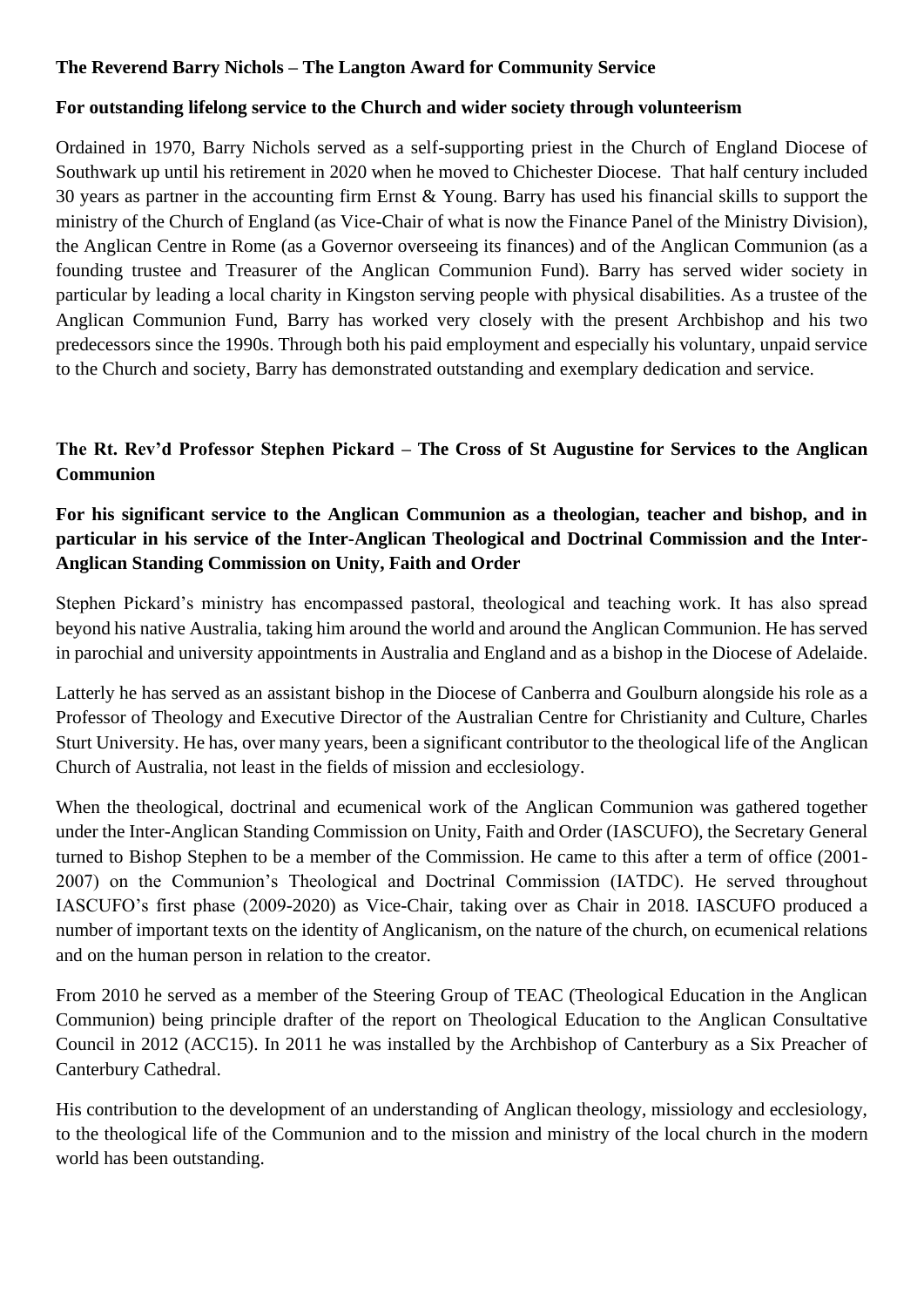# **The Right Reverend Dr Philip Poole DD – The Cross of St Augustine for Services to the Anglican Communion**

# **For outstanding leadership and support of the Compass Rose Society, Princess Basma Centre, Jerusalem, and St. George's College, Jerusalem**

In 2000, Bishop Poole became a member of the Compass Rose Society, became its secretary in 2021, served for a decade as its International President and was founding President of the Canadian CRS until 2019. He raised local chapters across North America, and through his world-wide networking, built bridges across the fractures and fault-lines of the Anglican Church.

Ordained in 1977, he was consecrated Bishop Suffragan of Toronto in 2005, serving as Area Bishop of York – Credit Valley until his retirement in 2016. He knows and loves the church but knows also that the church could and should be better than it is and is committed to help with that transformational project. As a parish priest, he built two new churches and launched innovative education, outreach and pastoral care programmes that tripled the congregation. More impressive than the structures and programmes themselves are the transformed lives of people with whom he has worked. As diocesan camp director in early ministry and later as a full-time school chaplain he played an important role in the formation of youth, always reminding them of their place in the wider world.

Vibrantly energetic, Philip Poole is passionate about God and about people. His parents introduced him, a child of the rectory, to prayer, stewardship, outreach, Bible study, mission, music, and worship. A prolific communicator and inveterate letter writer, he has provided outstanding leadership in the diocesan and national churches' stewardship and financial development work. A team builder, a faith builder, and a community builder, he is passionate about the Anglican Communion. Persuasive, encouraging, engaged and engaging, his mission is about not personal advantage but service of the gospel of Jesus Christ.

## **Canon Vinay K Samuel – The Lanfranc Award for Education and Scholarship**

## **For outstanding service in the field of theological education to prepare and train Church leaders in the Global South and beyond**

Dr Vinay Samuel has been a force for transformation in the Anglican communion from South Asia to the USA. He established organisations for education, development and networks for biblically-based leadership inspired by Matthew 25:40 'whatever you do for the least of these you do for me'. Vinay sacrificed greatly to ensure that hundreds of thousands of people could access excellent education, vocational training and biblicalbased seminaries. Those he mentored and taught continue to grow and work in South and Southeast Asia, Africa and beyond, with much impact in the countries where Christianity is a minority faith and faces hostility.

His contributions to the Christian world have been outstanding. Those who have come to a relationship with Christ through Vinay's commitment to holistic and transformational mission, testify to his witness of Christ through a sacrificial lifestyle and God's visionary and prophetic mission. He desires, even today, to secure the voice and witness of the Global South at the highest levels of the church and international organisations and continues to direct the agenda towards a biblically strong church that considers the realities of the weak and impoverished, who need the transformational power of Christ to move forward.

Vinay's chief partner has been his wife Colleen who has exemplified the work of transformation among the poorest people in India and has influenced many women internationally to address the needs of the most vulnerable women and children in our society.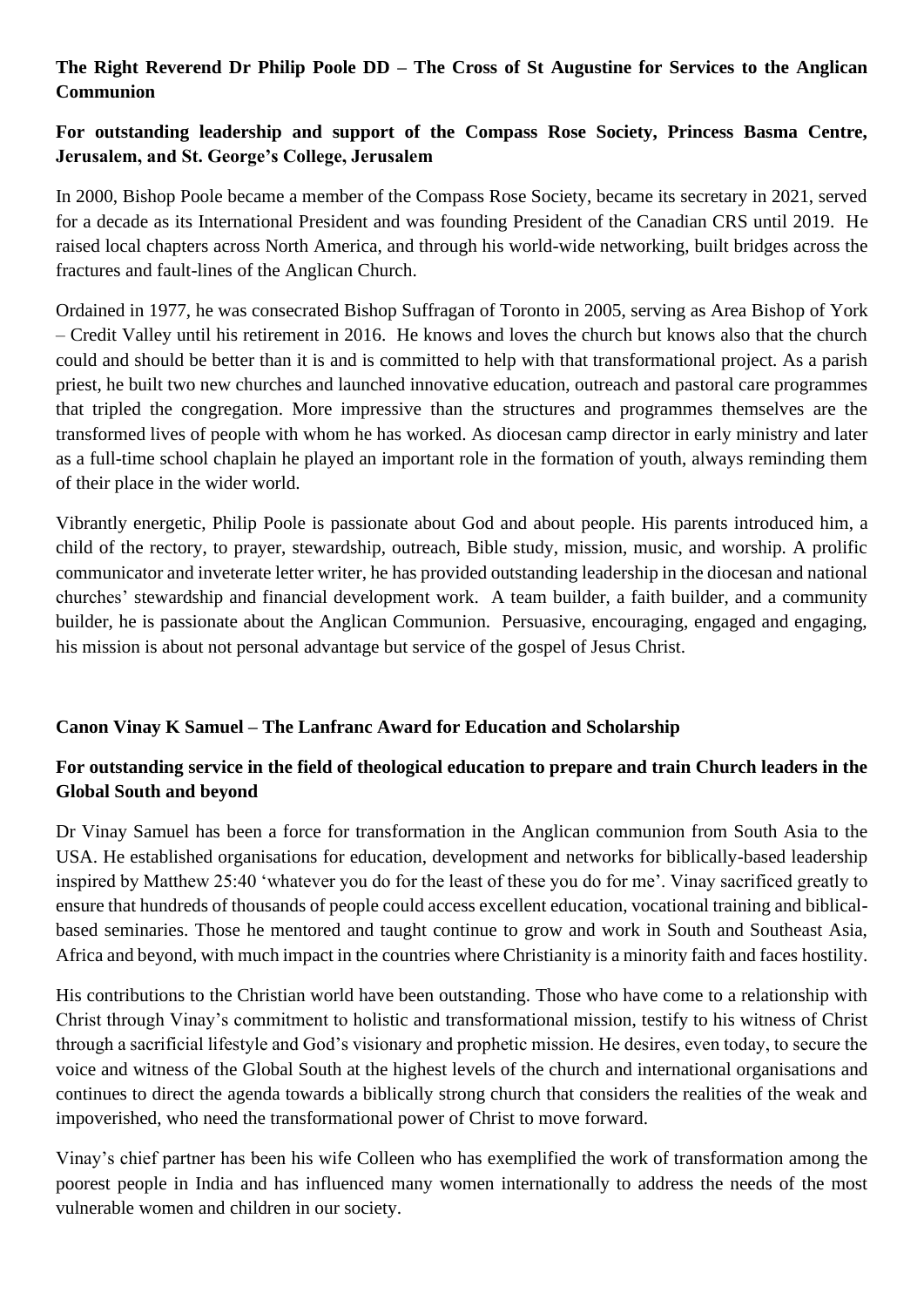Vinay continues to work in India with the Divya Shanthi Christian Association, St. James Academy, The Bridge Foundation (microenterprise banking); in the UK with The Oxford Centre for Religion and Public Life (PhD programmes for the Global South).

## **Dr Sally Smith – The Cross of St Augustine for Services to the Anglican Communion**

## **For outstanding service to support the Communion's pandemic response, including through the Global Covid-19 Task Force**

Dr Sally Smith has given outstanding service to the Anglican Communion during the pandemic, playing a leading role on the Covid-19 Global Task Force, convened by the Anglican Alliance. The Global Task Force has supported the Anglican family of churches and agencies as they each respond in their own context to this public health crisis, with its related social and economic impacts, especially in the most vulnerable communities. This collaborative work has built on international technical expertise, including Sally's own expertise in the role of faith in responding to pandemics.

As part of the Global Task Force, Sally led on shaping a strategic framework on how to support the Communion through the pandemic. This has served to build stronger connections to promote shared learning and access to technical knowledge. Dr Sally's background working with faith partners through UNAIDS on HIV and the World Health Organisation on Ebola and now Covid-19 have brought key health expertise to inform the Anglican response. Her specific contribution has been to highlight the importance of building a technical response on faith foundations and to analyse how the various structures of the Communion can be resourced to greatest effect in the pandemic response.

During this period, Sally identified with others the need to connect and mobilise health experts across the Communion. She has worked tirelessly to launch the Anglican Health and Community Network, along with the three Co-Convenors. This included a series of webinars across the Communion on Covid vaccines. In essence, Sally has served to help build strong technical and faith foundations to the Global Task Force's work in supporting the Communion's pandemic response.

## **Ruth Tetlow – The Hubert Walter Award for Reconciliation and Interfaith Cooperation**

#### **For her outstanding contribution to interfaith relations in Birmingham over four decades**

Ruth Tetlow has been a Trustee of the Birmingham Council of Faiths since the 1980s and has been doing interfaith work longer than almost anyone else in Birmingham. She first came to interfaith dialogue through an interest in ecumenism and mission. She was Tutor for Interreligious Relations at the United College of the Ascension in Selly Oak, Birmingham for 8 years. She is a Trustee of Grassroots, an ecumenical Christian programme of community engagement with churches and other faith communities in Luton. Ruth, a natural teacher, taught English as a second language in Lancaster, Bulgaria and Birmingham.

In 2007 Ruth was part of a group that set up the Faith Encounter Programme. For 10 years she worked as Coordinator developing the Faith Guiding course, accredited by the Institute of Tourist Guiding. The aim is to train people of all faiths in Birmingham as Faith Guides, so that places of worship are better equipped to offer high quality educational visits. Since 2007 The Faith Encounter Programme has trained over 150 Faith Guides from different faith backgrounds. She has been Chair of Footsteps: Faiths for a Low Carbon Future since 2015, which brings faith groups in Birmingham together to respond to climate justice issues.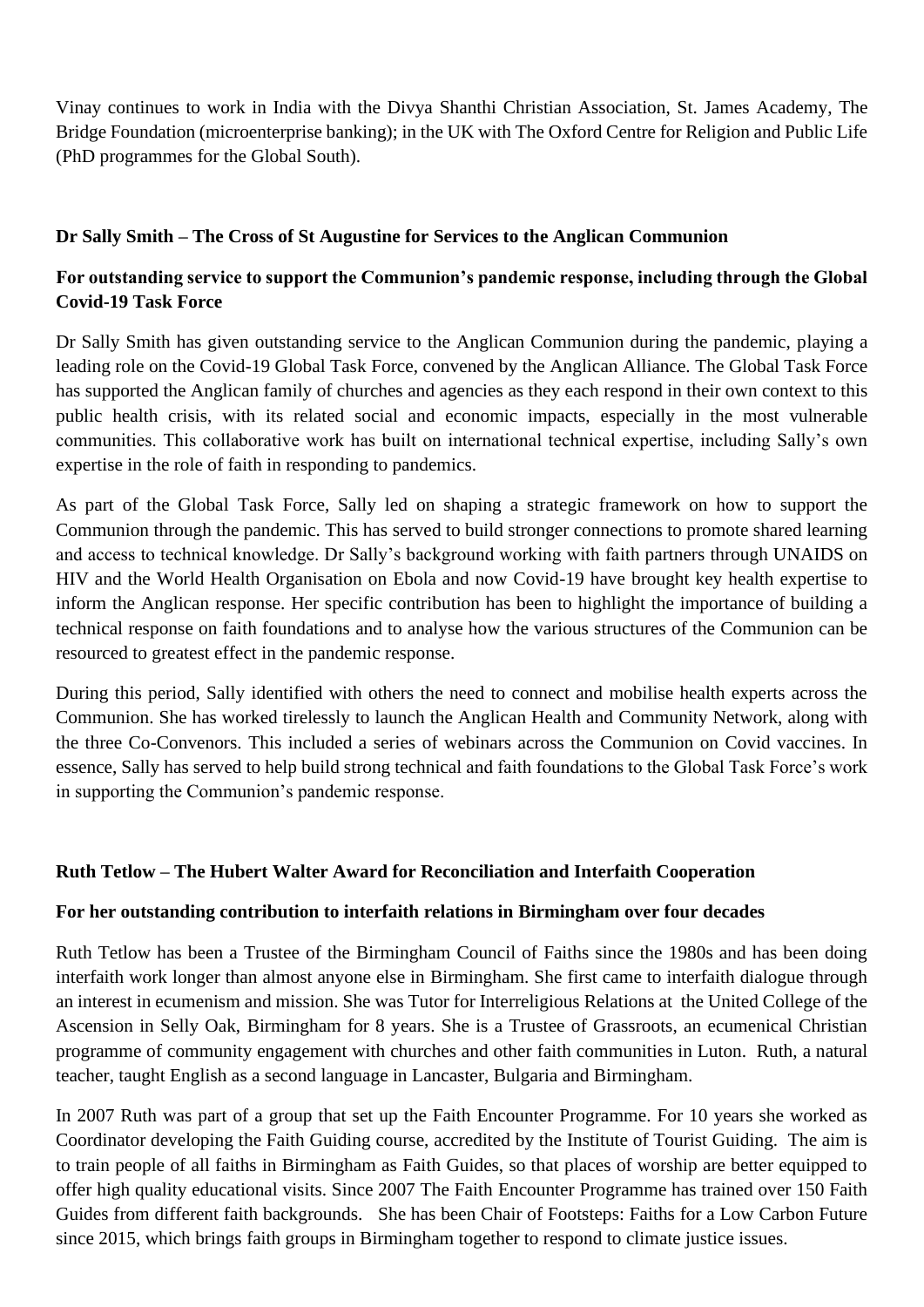Through her various activities, Ruth Tetlow has made an outstanding contribution to reconciliation between different groups and to interfaith cooperation. She has been happily married for over 50 years to the Rev. Richard Tetlow, who shares many of her main concerns.

## **Paul Thaxter – The Cross of St Augustine for Services to the Anglican Communion**

# **For his outstanding contribution to sustaining and strengthening the bonds of love and unity across the Anglican Communion**

Paul Thaxter connects with contexts and cultures effortlessly. He has an insatiable interest in people and places, sharing the good news of Jesus with everyone he meets. He is deeply compassionate and often moved to tears, with a Christlike heart for the least, the last and the lost. Language is no barrier to him: whether talking to drug addicts in Salta (Argentina) with little or no Spanish, to practising his Urdu with street vendors or creating relationships with the Bishops in South America his love and care for others shines through. Paul has an immense global network of friends, brothers, sisters and partners in the gospel sustaining and strengthening the bonds of love across the Communion. Paul equips and empowers churches, communities and individuals across the Communion with the Five Marks of Mission. He has great wisdom and understanding, seeing to the heart of complex situations and recognising cultural paradigms. Paul is a prayerful and careful mission enabler, demonstrating creativity and innovativeness.

Paul has served on the Anglican Communion Fund Board and has connections with the Anglican Church in almost every corner of the world. Whilst visiting India in support of the CEO at CMS, he took the opportunity to meet with the leadership of the Church of South India, the Church of North India, the Mar Thoma Church, the Jacobite and Orthodox churches and smaller and independent churches. Paul has a heart for ecumenism and his ability to reach out and connect at all levels is unique.

## **Hon Dr Vesa V Viitaniemi – The Lanfranc Award for Education and Scholarship**

## **For his outstanding, continuous efforts to support and develop education, especially in Africa**

Dr. Vesa Viitaniemi has made an outstanding contribution to humanitarian projects in Finland, Russia, Estonia, Ethiopia, Ghana, South Africa and Tanzania for the last 30 years.

He has been the President of Finnish Businessmen Mission Union (FBMU) 2010-2016 and served as Board member of Finnish Evangelical Lutheran Mission (FELM) 2011-2017. He was also the Chairman of FELM's Financial Committee. He was nominated as first-ever Honorary Consul of Tanzania in Finland 2015. Viitaniemi was the Chairman of FBMU's 100-Years Chronicle Committee 2013-2020 and member of Saku Evangelical Lutheran Church Foundation in Estonia.

Since 2010 he has started charity projects with Iringa University in Tanzania, Kibaha Orphan Village and Tanzania Evangelical Church's ICT project. He has been Chairman of Anna-Liisa Pohjola Fund, which enabled Mekane Yesus's Management and Leadership College, Ethiopia to start Women's Masters degree education. FBMU has supported the Estonian Mission Centre's education programs. Viitaniemi has enabled continued support for entrepreneurship education for 5000 students in South-Africa as FBMU President, main supporter was Ministry of Foreign Affairs of Finland.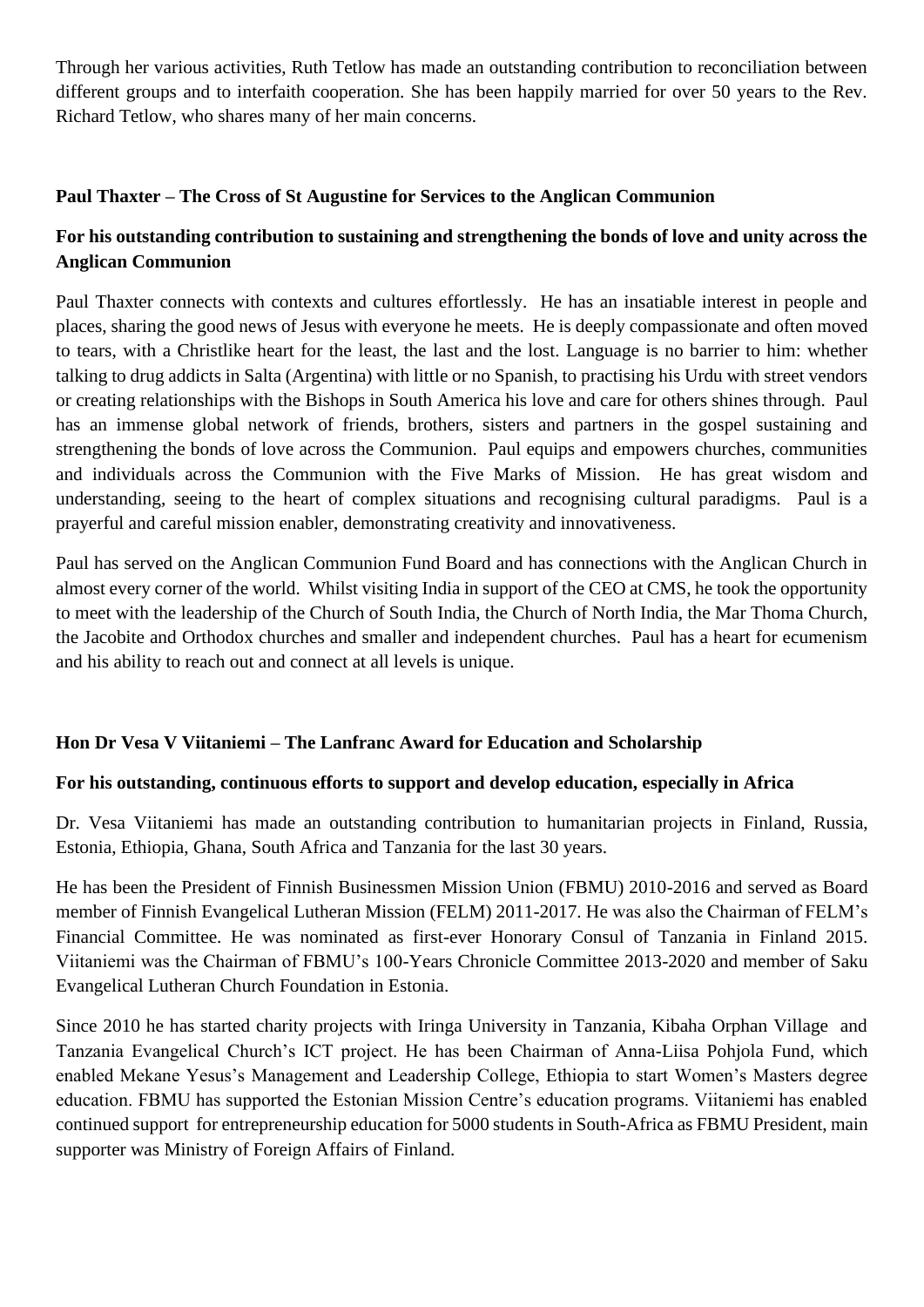Vesa has had personal charity projects in Finland, Russia, Estonia, Tanzania and Ghana, like donations to Tallinn Children's Hospital, Kibaha Orphan Village, Scholarships for Gabriel Foundation's students, support to Bishop Mdegella Scholarship Fund in Tanzania and organizing donations for street kids in Vyborg, Russia.

Dr. Viitaniemi has personally organized educational visits for Tanzanian University leaders to Finland, in order to develop entrepreneurship education as remedy for high youth unemployment in Tanzania. Viitaniemi has established a seed-money Fund for students' startups with University of Iringa, starting from 2020. Soli Deo Gloria.

## **The Reverend Pauline Walker – The Cross of St Augustine for Services to the Anglican Communion**

## **For almost 44 years of missionary endeavour in Sudan and South Sudan through which she stimulated the development and training of a new generation of Christian leaders, many of whom are bishops today**

The Reverend Pauline Walker began her service as a CMS Mission Partner teaching in Juba Girls' Senior Secondary School in January 1978. While there she initiated Christian camps for secondary school students and the camps grew and spread, catalysing school and university Christian Unions and weekly Youth Bible Study Groups. Together these all had a significant influence on many of today's church leaders. In 1983 she moved into this growing work full time. Working with a Sudanese colleague she linked up with Scripture Union Africa and established Scripture Union Sudan. She developed further the discipleship and leadership training in the camps and CUs, encouraging and mentoring many who became future leaders. By 1988 the civil war made it too difficult to remain in Sudan and Pauline returned to England, where she was ordained. She subsequently rejoined CMS as Regional Manager for Sudan, making frequent trips into various and sometimes dangerous parts of Sudan during the remaining years of civil war to work closely with the Episcopal Church of Sudan to provide support, encouragement and training, including workshops for bishops and diocesan staff. When CMS-Africa was launched from Nairobi Pauline joined its team, taking into Sudan their excellent Samaritan Strategy programme (now called Transformational Leadership Training). When South Sudan became independent and a peace deal was signed Pauline was able to return to live in Juba and continue her work of encouraging the emergence of young and transformational leaders. She also serves as co-chair of the Church Association for Sudan and South Sudan.

## **The Reverend Dr George Westhaver – The Dunstan Award for Prayer and the Religious Life**

# **For his outstanding service as Principal of Pusey House since 2013 and for keeping up the witness of the Church to the World before and through the pandemic**

As the Principal of Pusey House, Dr Westhaver has reinvigorated the institution and made it once again a beacon in Oxford, faithful to its founders' vision of a place of worship, of learning and of spiritual guidance. Under his leadership, Pusey House is proving a powerful witness to the beauty and wealth of the liturgy of the Church of England. Dr Westhaver also offers spiritual leadership to the University and the wider community. As a priest, his attentive and benevolent presence ensures that learning and Christian love cohabit in this House. Dr Westhaver is also a keen advocate for the Catholic heritage of the Church of England. Through his dedication and his resolve to allow people to have access to the sacramental and spiritual nourishment of the Church of England in the midst of a global pandemic, Dr Westhaver has made sure that the doors of the Church remained as open as the sanitary conditions allowed. Far from retreating in his chamber, Dr Westhaver has gone out into the World and made sure that Christ's light could shine to all men through the ministry of Pusey House. Even today, this presence endures in real life, and over the Internet on Pusey House's YouTube channel and Facebook feed.